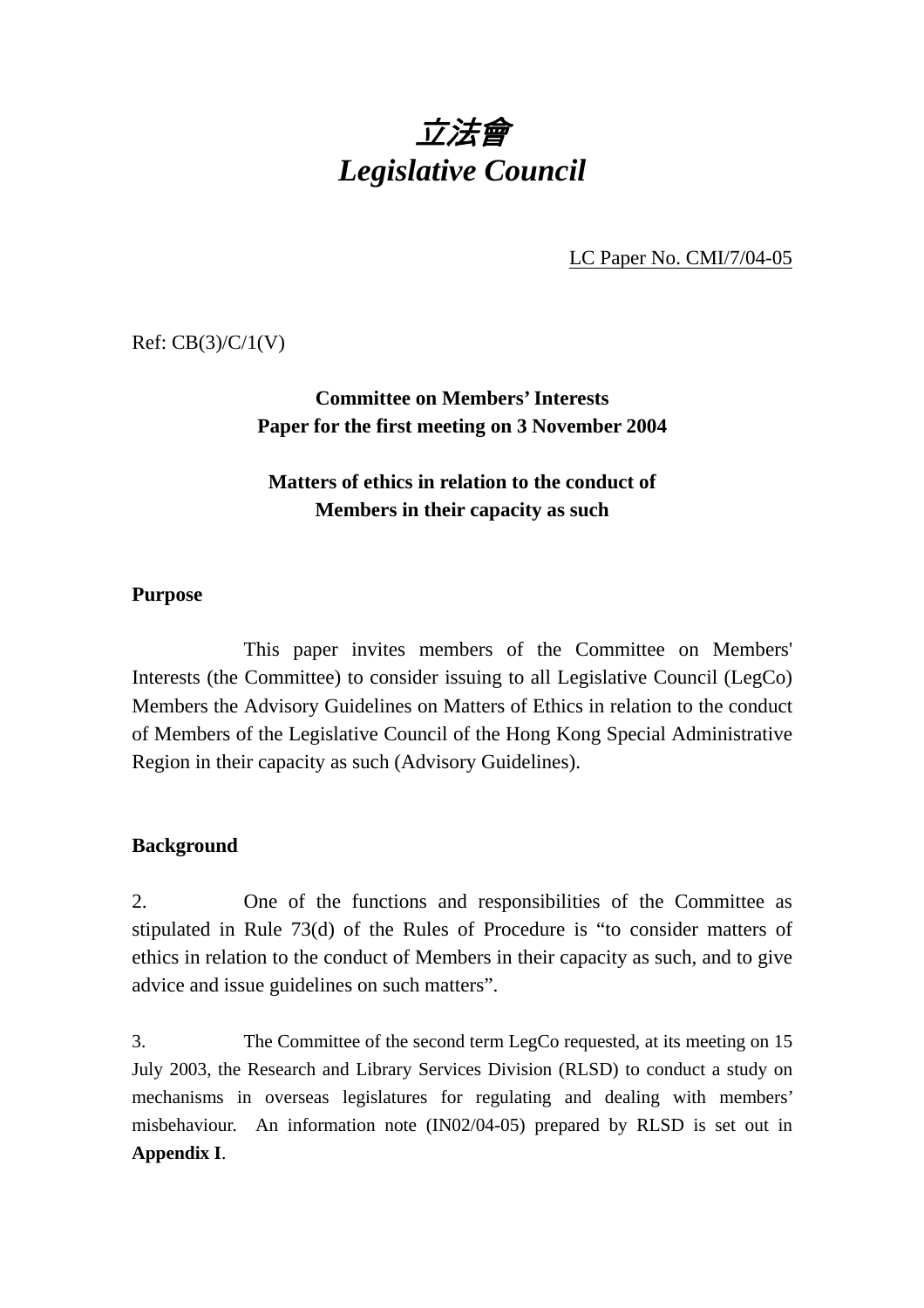# **Practice of the Committee of past terms**

4. The Committee on Members' Interests of the first as well as that of the second term LegCo had issued Advisory Guidelines to all LegCo Members. The Advisory Guidelines issued by the respective Committees were substantially the same. The Advisory Guidelines issued by the Committee of the second term LegCo are set out in **Appendix II** for members' reference.

# **Advice sought**

5. Members are invited to consider whether and how the Advisory Guidelines in Appendix II should be revised and to consider issuing them to all LegCo Members.

Council Business Division 3 Legislative Council Secretariat 27 October 2004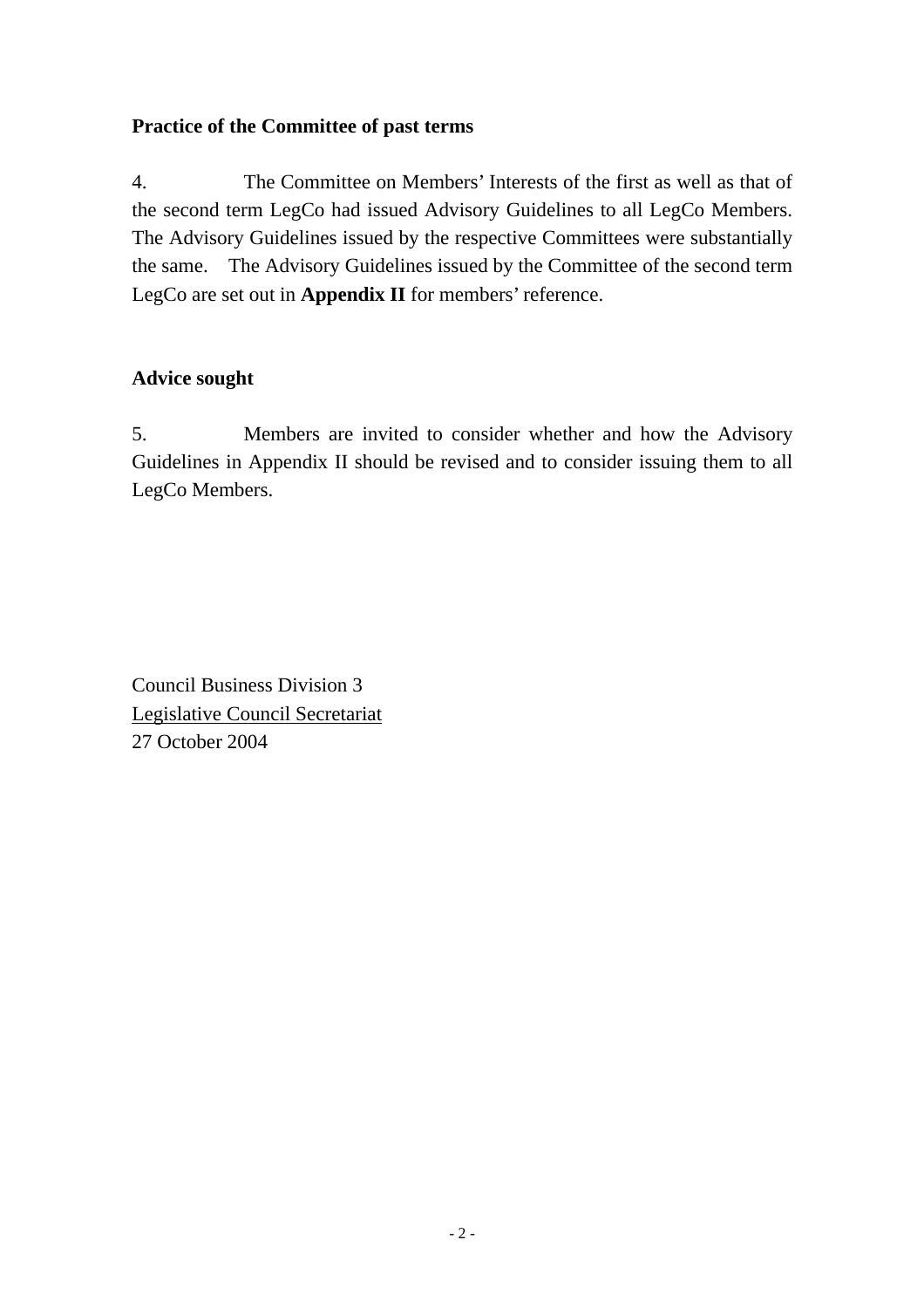#### **Appendix I**

# **INFORMATION NOTE**

# **Mechanisms in Selected Legislatures for Regulating and Dealing with Members' Misbehaviour Unconnected with Parliamentary Proceedings**

#### **1. Background**

1.1 The Committee on Members' Interests, at its meeting on 15 July 2003, requested the Research and Library Services Division (RLSD) to conduct a study on mechanisms in overseas legislatures for regulating and dealing with members' misbehaviour

1.2 While relevant previous studies <sup>1</sup> focused on members' misconduct involving conflict of interests, this note focuses on members' misbehaviour (primarily offensive words and acts) unconnected with parliamentary proceedings or outside the chamber, by which legislators may bring disrepute to the legislature.

1.3 The United Kingdom (the UK) Parliament, the United States of America (the US) Congress, the Parliament of Australia and the Parliament of Canada are selected for this study. The former two legislatures are chosen because of their established disciplinary systems, and the latter two, because of their fewer formal and explicit rules.

 $\frac{1}{1}$  See Eva Liu and Anne Countiss, "Sanctions against Certain Misconduct in Previous Parliament: Some References Overseas", Information Note (IN2/00-01), 2000. It focused on sanctions against contempt of parliament in the UK, the US and Canada, with particular reference to the declaration of interests. See also LC Paper CB(1)442/98-99, CB(1)503/98-99 and CB(1)746/98-99, which outlined the practices adopted by legislatures in the UK, the US, Australia and Canada to disqualify a member from office for conflict of interests.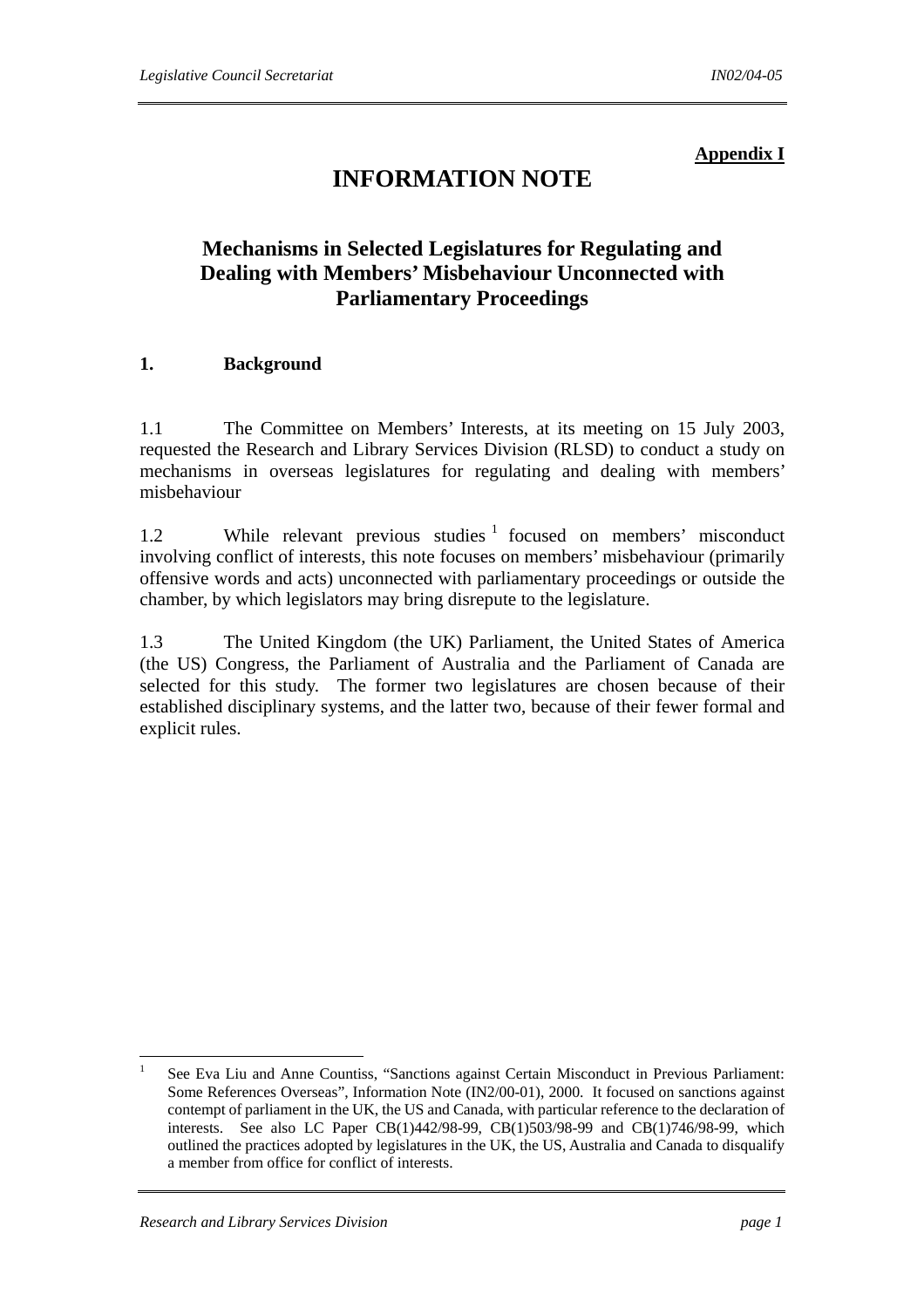# **2.** The United Kingdom Parliament<sup>2</sup>

#### House of Commons

#### *Code of Conduct for Members of Parliament*

2.1 The House of Commons does not have any specific provision in its Standing Orders handling Members' misbehaviour unconnected with parliamentary proceedings or outside the chamber.<sup>3</sup> Instead, such misbehaviour is regulated by the Code of Conduct for Members of Parliament (the Code), $4$  which was prepared pursuant to a resolution of the House in 1995.<sup>5</sup>

#### Clause 8 of the Code provides that:

*"Members shall at all times conduct themselves in a manner which will tend to maintain and strengthen the public's trust and confidence in the integrity of Parliament and never undertake any action which would bring the House of Commons, or its Members generally, into disrepute."*

2.2 The clause applies to Members *"in all aspects of their public life"*<sup>6</sup> , and regulates all Members who act in their capacity as Members of Parliament - whether inside or outside the chamber.<sup>7</sup>

 $\frac{1}{2}$  The UK Parliament has two Houses - the House of Commons and the House of Lords. Each House has its own disciplinary mechanism, with the two mechanisms based on the common privilege of "*exclusive jurisdiction*". Such jurisdiction means that "*Parliament must have sole control over all aspects of its own affairs: to determine for itself what the procedures shall, whether there has been a breach of its procedures and what then should happen*". This privilege includes the power for Parliament to discipline and punish Members for misbehaviour. "*Exclusive jurisdiction*" is a main component of "*the freedom of speech and debates or proceedings in Parliament*" guaranteed by Article 9 of the Bill of Rights of 1689, see Joint Committee on Parliamentary Privilege, *Parliamentary Privilege - First Report*, 1999, the United Kingdom Parliament, http://www.publications.parliament.uk. 3

The Standing Orders only have provisions dealing with disorderly conduct in the chamber. See Standing Orders  $43$  and  $44$ .

Reply from the Parliamentary Commissioner for Standards of the House of Commons, 30 July 2003, and the House of Commons, "The Code of Conduct for Members of Parliament", the United Kingdom Parliament, 1995, http://www.parliament.the-stationery-office.co.uk.

The Code was prepared pursuant to the Resolution of the House of 19 July 1995, following recommendations by the Committee on Standards in Public Life chaired by Lord Nolan and the Select Committee of the House on Standards in Public Life.

See clause 2, the Code of Conduct.

<sup>7</sup> Reply from the Parliamentary Commissioner for Standards, 5 August 2003.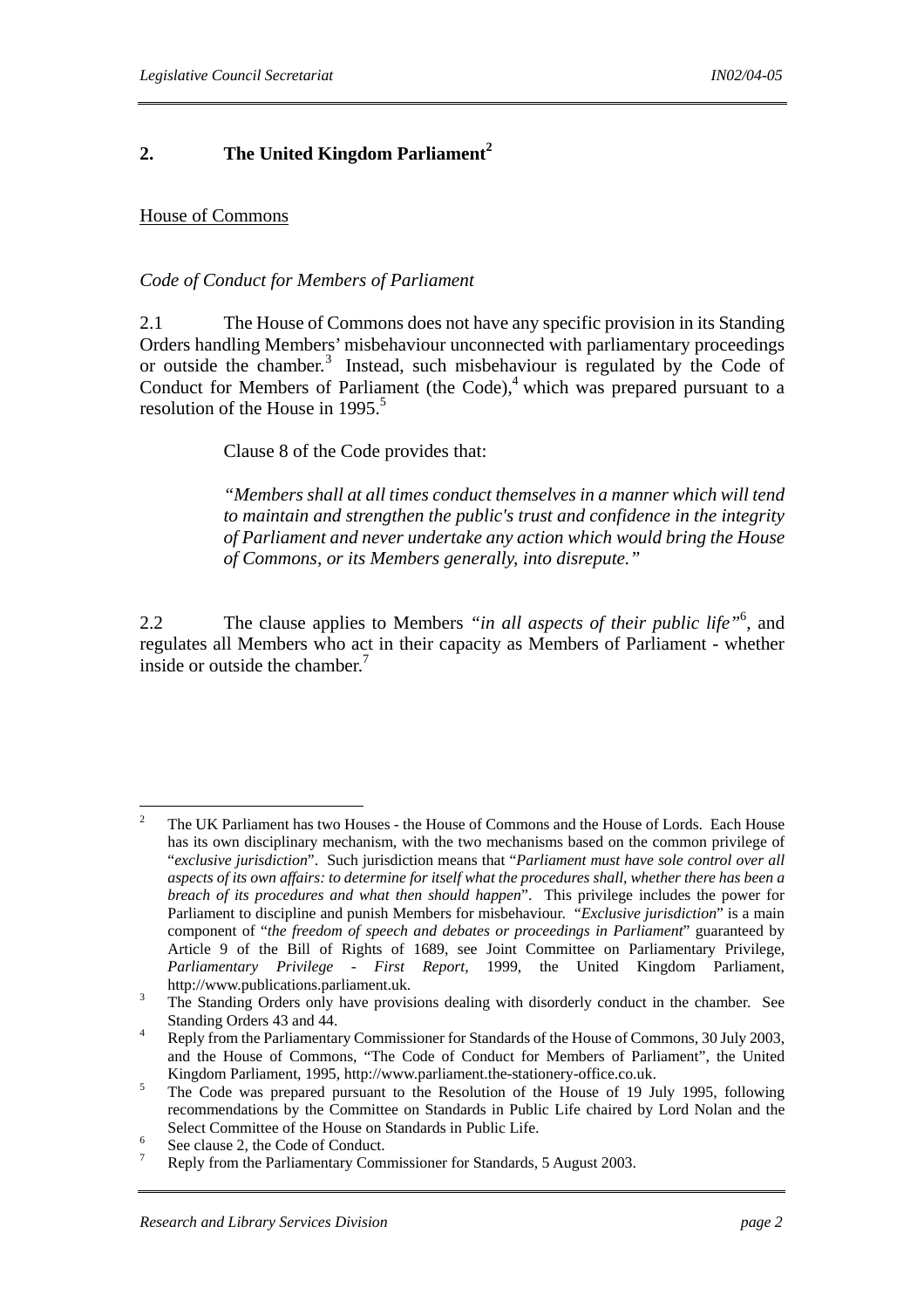#### *Parliamentary Commissioner for Standards*

2.3 The Code is administered by the Parliamentary Commissioner for Standards who is appointed by the House. With regard to handling Members' misbehaviour, the Commissioner has the following duties stated in the Standing Orders:<sup>8</sup>

- (a) giving advice on the interpretation of the Code;
- (b) monitoring and making recommendations related to the operation of the Code; and
- (c) receiving and, if he thinks fit, investigating specific complaints from Members and from members of the public in respect of the propriety of a Member's conduct.
- 2.4 In handling a complaint, the Commissioner has power to:<sup>9</sup>
	- (a) consider whether a complaint should be followed, and reject complaints which are anonymous, clearly trivial or vexatious, or have insufficient evidence;
	- (b) seek to agree remedial action with the Member concerned under the rectification procedure, if the complaint, though justified, is minor; and
	- (c) interview the Member concerned, the complainant and other persons; seek relevant documentary or other evidence from the parliamentary authorities and other public or private bodies, or from private individuals, when a full investigation is needed.

2.5 The Commissioner is required to report the facts of the complaint and offer his own conclusion to the Committee on Standards and Privileges (CSP) on whether the Code has been breached. CSP is a select committee appointed by the House to oversee the work of the Commissioner and to consider complaints relating to privilege and contempt, and breaches of the Code.<sup>10</sup> CSP has power to send for persons, papers and records in support of the Commissioner's investigation.<sup>11</sup> After deliberation of the complaint, CSP will report its recommendations to the House, and it will be for the House to make a decision on actions to be taken.<sup>12</sup>

 8 Standing Order 150 (2) (c), (d) and (e).

 $\overline{9}$  For details, see Procedural Notes 1-4 issued by the Office of the Parliamentary Commissioner for Standards, http://www.parliament.uk/about\_commons/pcfs.cfm.<br>
Standing Order 149 (1) (a), (b) and (c).<br>  $\frac{11}{2}$  Standing Order 140 (6)

 $\frac{11}{12}$  Standing Order 149 (6).

<sup>12</sup> See "Disciplinary and Penal Powers of the House of Commons", Fact sheet No. 62, House of Commons Information Office, July 1997.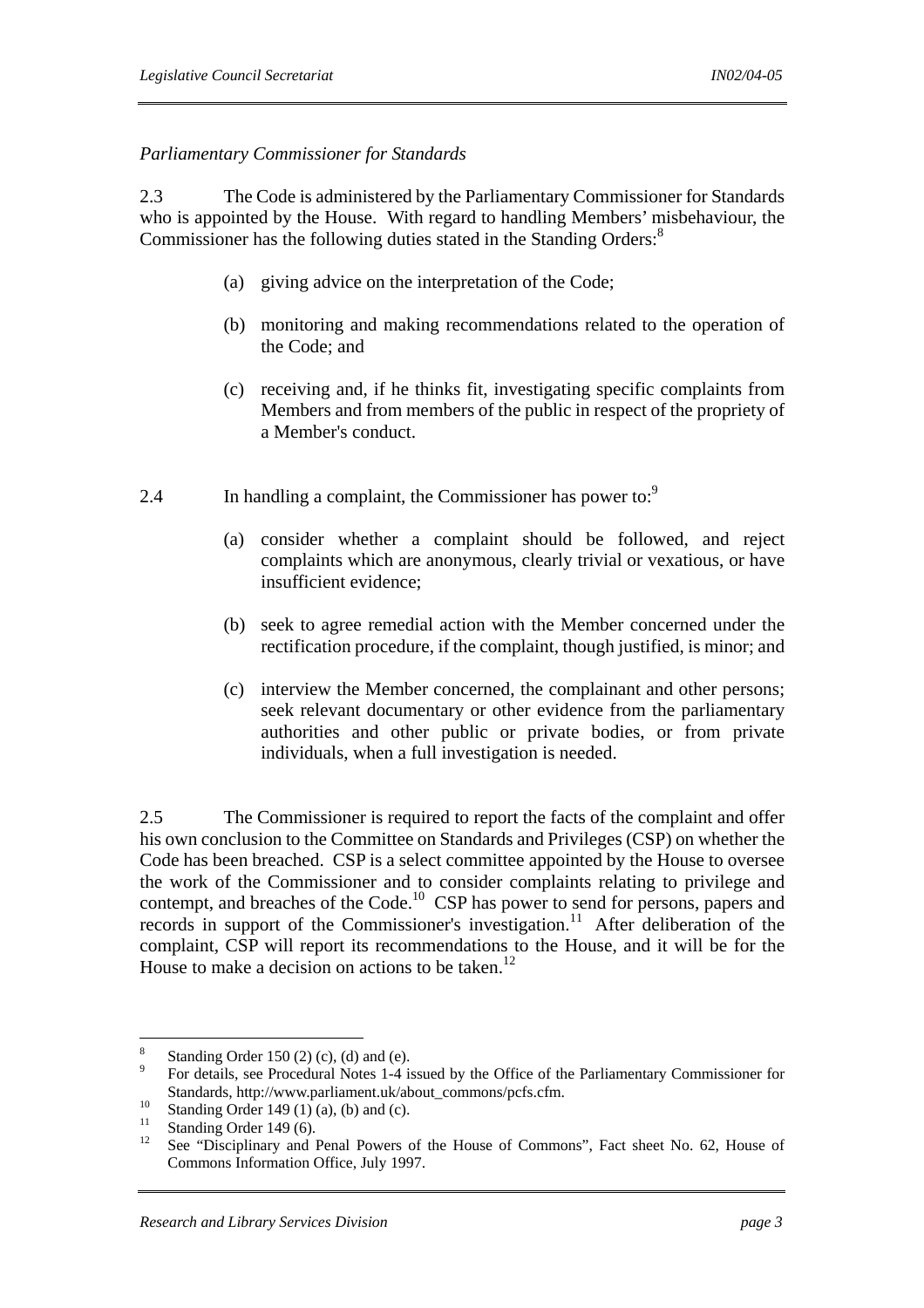# *Matter of Privilege*

2.6 In extreme cases, offensive words and acts may constitute a breach of privilege or a contempt. In normal practice, the question of privilege is first raised by a Member by letter with the Speaker who will decide whether or not to allow the Member to move a motion. If it is allowed and after it is moved, a Member (often the Leader of the House) will then move that the matter be referred to CSP for deliberation.

# *Disciplinary Action*

2.7 There are several types of sanctions available to the House to discipline Members for misbehaviour which constitutes a contempt. They include an apology by the Member to the House in person, censure, fines, suspension of the Member's service from the House for a period of time, expulsion and imprisonment.

2.8 Even when a Member's offensive words or acts involve clear evidence of contempt, the House has shown increasing reluctance to exercise its disciplinary and penal power.<sup>13</sup> The principle is that the House should exercise its penal jurisdiction as sparingly as possible, and only when satisfied that such action is essential to providing reasonable protection to the House and its Members from improper obstruction or substantial interference with the performance of their functions.

## House of Lords

2.9 The House of Lord also has a Code of Conduct, one purpose of which is "*to provide guidance of Members of the House of Lords on the standards of conduct expected of them in the discharge of their parliamentary and public duties*".14 The Code is largely adapted from that of the House of Commons. In particular, Members are required to "*act always on their personal honour*".15

2.10 However, unlike the House of Commons, the House of Lords does not have a Parliamentary Commissioner for Standards or equivalent to administer the Code and to enforce standards. Members' misbehaviour relating to the alleged breach of privilege is handled by the Committee for Privileges. The Committee hears complaints of prima facie breach of privilege, takes evidence and reports its recommendations to the House of Lords, where they are debated before the House decides whether or not to accept them.

<sup>13</sup> <sup>13</sup> See "Disciplinary and Penal Powers of the House of Commons".

<sup>&</sup>lt;sup>14</sup> See "Code of Conduct", the House of Lords, http://www.publications.parliament.uk.<br><sup>15</sup> Ibid.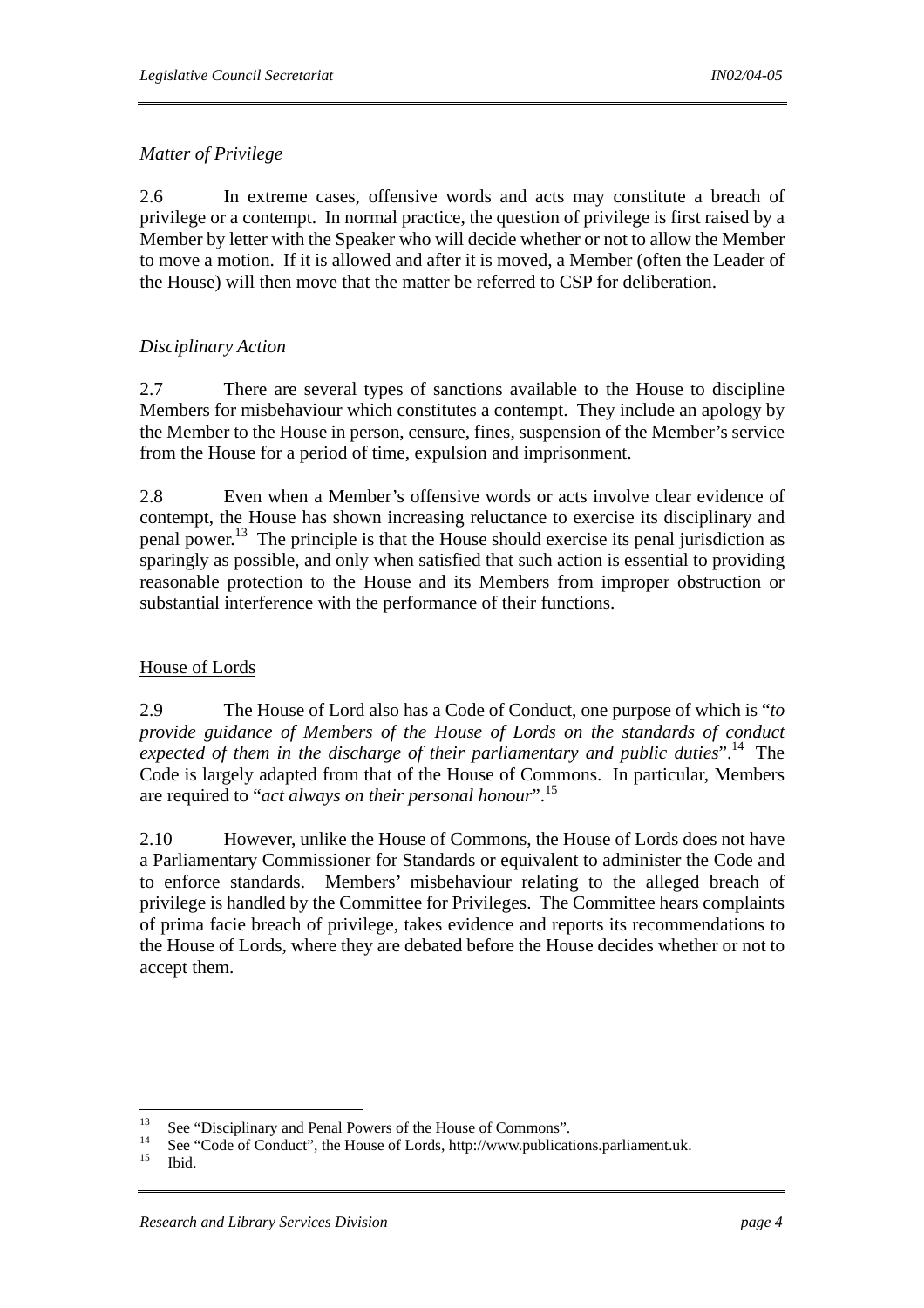## Recent Cases

2.11 Since the introduction of the House of Commons' Code of Conduct in 1995, the Parliamentary Commissioner for Standards has not received any substantiated complaint regarding a Member's offensive words or acts.<sup>16</sup>

2.12 According to the Commissioner, his office does receive complaints regarding Members' remarks that have been made outside the chamber and offended members of the public, but he approaches such complaints "*very cautiously*", as "*freedom of speech is at stake*".17

2.13 A recent case involved a veteran Labour Member of Parliament reportedly making remarks that the British Prime Minister's policy towards war in Iraq had been influenced by his Jewish advisers. The complaint was that these remarks were offensive to the Jewish community and might constitute an incitement to racial hatred which is an offence under the criminal law of England.<sup>18</sup> Both the Commissioner and CSP took the view that "*it would not be appropriate to take action under the Code in the circumstances of this case, especially as the general law could have been invoked (although in the event it was not)*".<sup>19</sup>

 $16$ 16 According to the *Parliamentary Commissioner for Standards Annual Report 2002-03*, in the initial days when the Code was put into effect, the focus of complaints was on allegations that Members had abused their office by, for example, tabling questions in return for reward. Attention was then shifted to complaints that Members had failed to register or declare a relevant interest. In recent years, the focus has been on complaints alleging the improper use of parliamentary allowances. Of the 49 substantiated complaints handled by the Committee between July 1997 and July 2003, none

of them was about a Member's offensive words or acts.<br>
<sup>17</sup> Reply from the Parliamentary Commissioner for Standards, 30 July 2003.<br>
<sup>18</sup>

<sup>&</sup>lt;sup>18</sup> The case was also reported by *The Guardian* (London), 6 May 2003.

Reply from the Parliamentary Commissioner for Standards, 30 July 2003.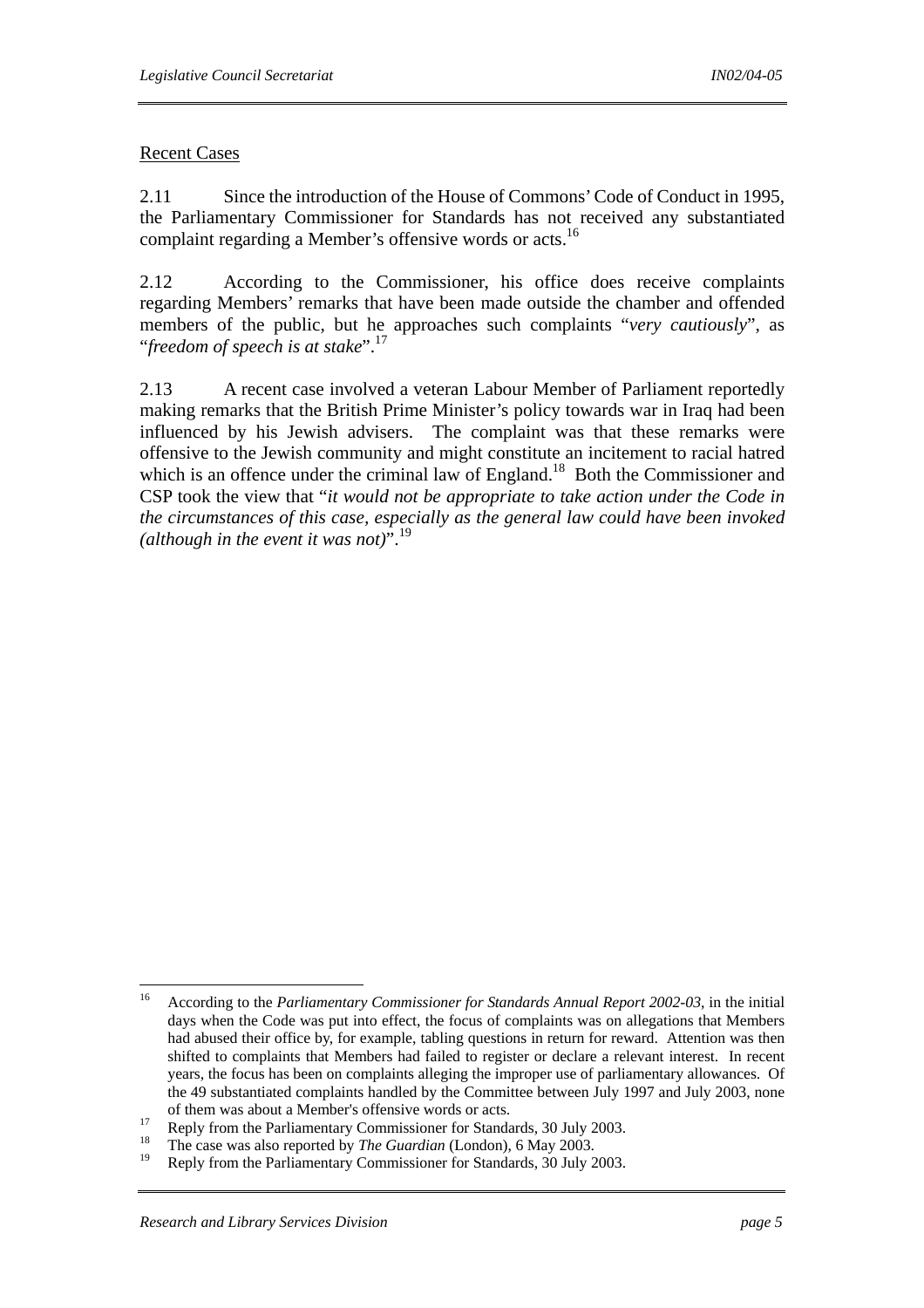### **3. The United States of America Congress<sup>20</sup>**

#### House of Representatives

#### *The Code of Official Conduct*

3.1 Representatives' misbehaviour, including offensive words and acts unconnected with parliamentary proceedings or outside the chamber, is regulated by the Code of Official Conduct (the Code), which is incorporated in the Rules of the House $^{21}$ 

3.2 Clause 1 of the Code, as quoted below, is the provision which may be invoked to impose disciplinary measures against Representatives for the use of offensive words and acts:

> "*A Member, officer, or employee of the House of Representatives shall conduct himself at all times in a manner which shall reflect creditably on the House of Representatives.*" 22

3.3 Unlike the UK's House of Commons, there is no regulatory body such as the Parliamentary Commissioner for Standards for administering the Code in the US's House of Representatives. The jurisdiction over alleged breach of the Code rests with the Committee on Standards of Official Conduct (CSOC), which is designated by the Ethics in Government Act as the "*supervising ethics office*" for the House.<sup>23</sup> Both Representatives and members of the public may lodge complaints about a Representative's misbehaviour with CSOC.

 $20$ The US Congress has two Houses - the House of Representatives and the Senate. Each House has its own disciplinary mechanism, the operation of which is much alike. Congress's authority to discipline its Members derives from the US Constitution which provides that each House "*may determine the rules of its proceedings, punish its members for disorderly behaviour, and, with the concurrence of two thirds, expel a member*". See Article 1, section 5, clause 2, *The Constitution of the United States*, http://lcweb2.loc.gov/const.html.<br><sup>21</sup> Rule XXIII on Code of Official Conduct. Before the 90th Congress, there was no formal code of

conduct for Representatives or standing or permanent committees in the House to investigate and report on improper conduct of Representatives, officers and employees of the House. Allegations of improper conduct against Representatives were ordinarily considered by temporary select committees. In 1967 and 1968, the House Rules were amended to make the Committee on Standards of Official Conduct a standing committee of the House and to establish, as a new House Rule XXIII, a Code of Official Conduct for Representatives, officers and employees of the House. See *House Practice*, 108<sup>th</sup> Congress, chapter 25, section 7, http://frwebgate.access.gpo.gov.<br>
See Rule XXIII clause 1.<br>
<sup>23</sup>

<sup>23</sup> See "Jurisdiction of the Committee on Standards of Official Conduct", http://www.house.gov/ethics/CommitteeJurisdiction.htm.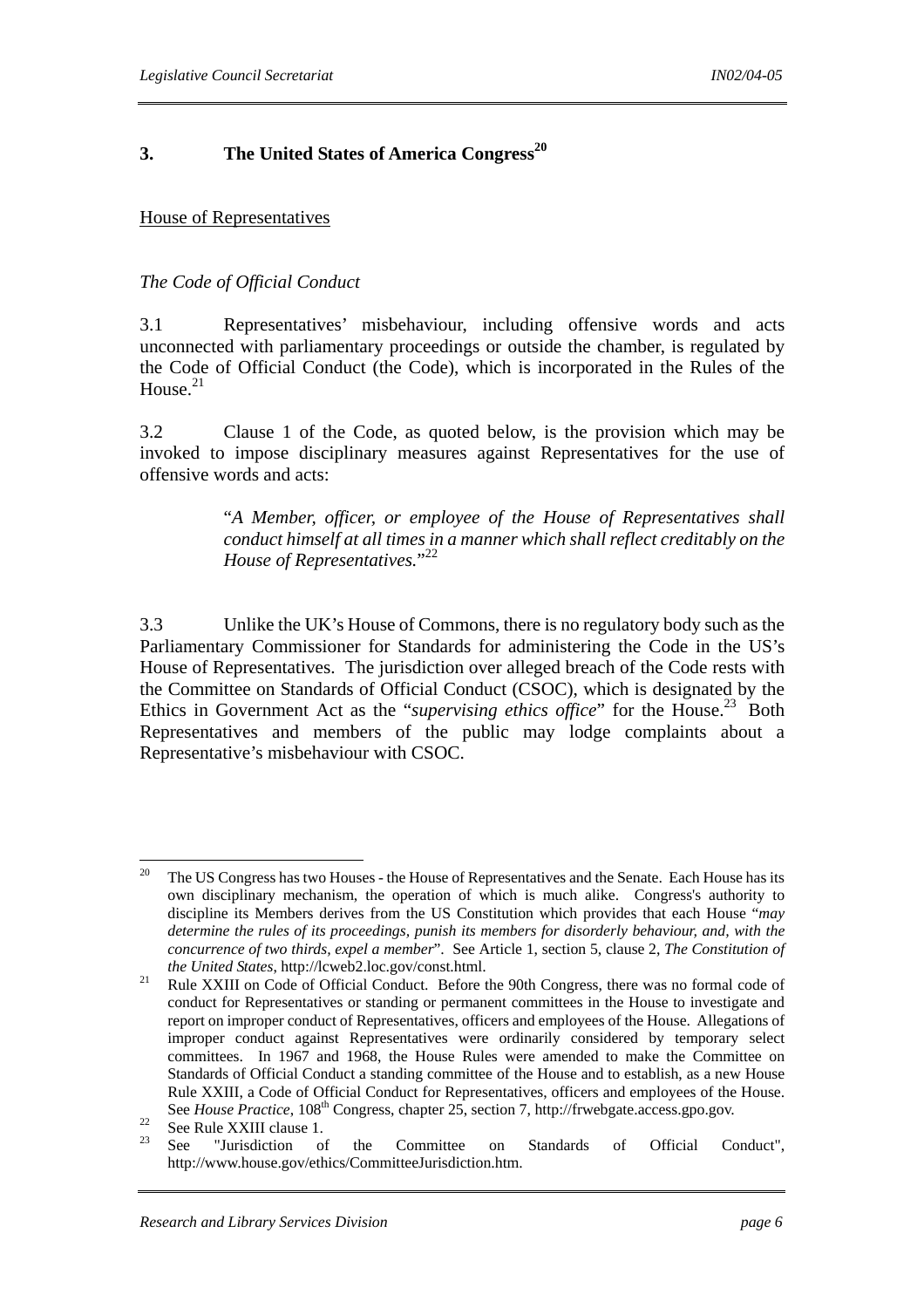*Committee on Standards of Official Conduct* 

3.4 CSOC is the only standing committee of the House which has a membership evenly divided by party.<sup>24</sup> Its functions in relation to complaints involving Its functions in relation to complaints involving Representatives' offensive words or acts include:25

- (a) recommending administrative actions to establish or enforce standards of official conduct;
- (b) investigating alleged violations of the Code or of any applicable rules, laws or regulations governing the performance of official duties or the discharge of official responsibilities;
- (c) reporting to appropriate federal or state authorities substantial evidence of a violation of any law applicable to the performance of official duties that may have been disclosed in a Committee investigation; and
- (d) rendering advisory opinions regarding the propriety of any current or proposed conduct of a Representative, officer or employee, and issuing general guidance on such matters as necessary.

3.5 Under House Rules,  ${}^{26}$  CSOC may initiate an investigation of the particular conduct of a Representative, Delegate, Resident Commissioner, officer or employee of the House, if one of the following conditions is met:

- (a) obtaining an approval by a majority vote of CSOC members;
- (b) receiving a complaint filed by a Representative; or
- (c) receiving a complaint filed by a non-Member which is accompanied by a certification from a Representative that the information is submitted in good faith and warrants consideration by CSOC.

<sup>24</sup> See House of Representatives, Rules of Committee on Standards of Official Conduct, 108<sup>th</sup>

Congress, 19 March 2003, http://www.house.gov/ethics/Rules\_108th.htm. 25 See Rule XI clause 3, Committee on Rules, US House of Representatives, http://www.house.gov/rules/RXI.htm.<br><sup>26</sup> Rule XI clause 3 (b) (1) (A).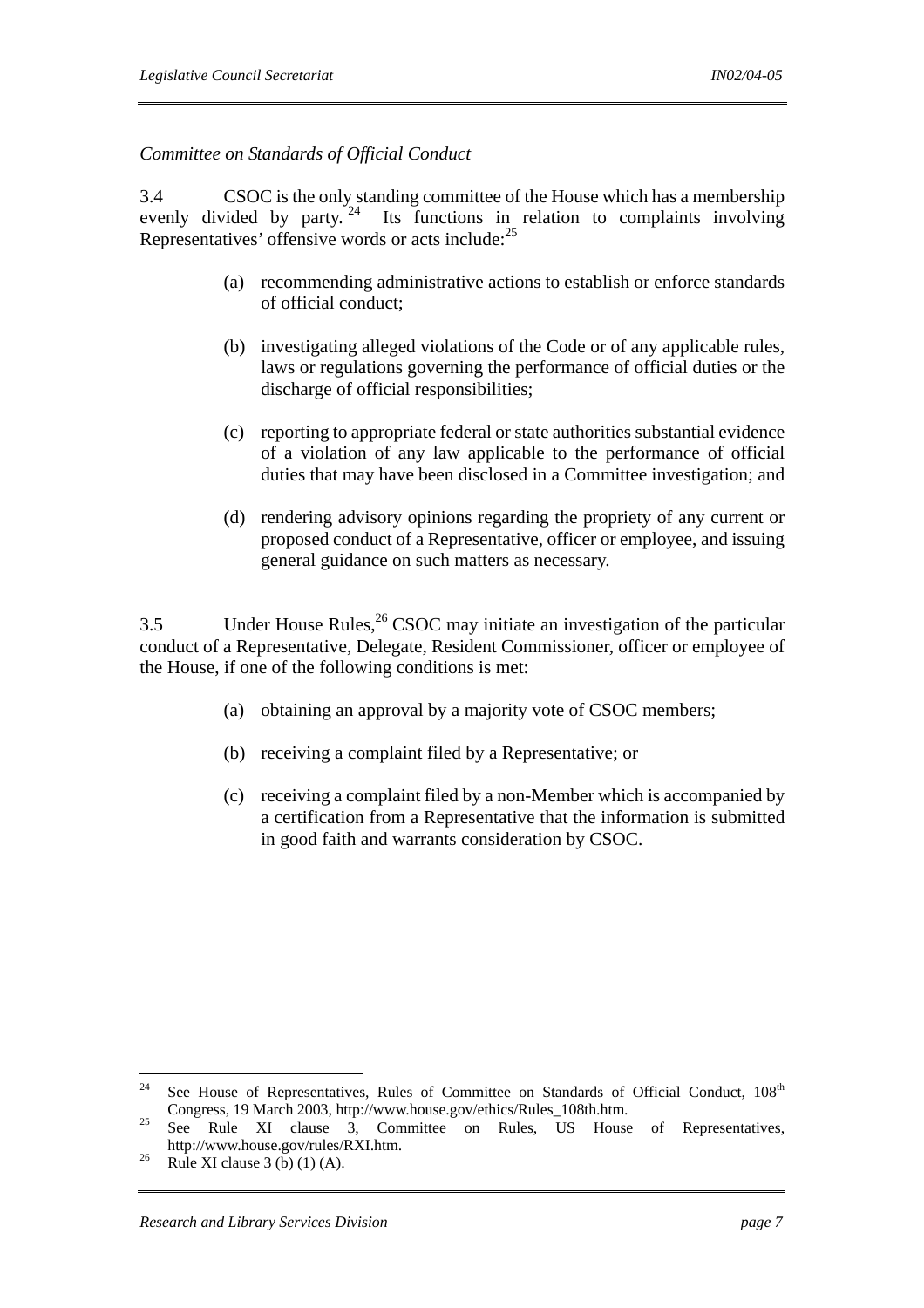- 3.6 In handling a complaint, CSOC is empowered to: $27$ 
	- (a) establish an investigative subcommittee or an adjudicatory subcommittee, which could authorize and issue subpoenas, to consider a founded complaint;
	- (b) retain counsel not employed by the House for the purpose of a particular investigation or other proceedings, subject to the approval of the Committee on House Administration and by an affirmative vote of a majority of its members; and
	- (c) take action against Representatives or non-Members whose complaints are deemed frivolous by an affirmative vote of a majority of its members.

#### *Matter of Privilege*

3.7 In order to enforce the standards of official conduct, Representatives may raise from the floor questions of personal privilege. These questions are "*those affecting the rights, reputation and conduct of Members, Delegates or the Resident Commissioner, individually, in their representative capacity only*". They can be raised in response to offending words that are not spoken in debate and, therefore, cannot be taken down.<sup>28</sup>

#### *Disciplinary Action*

3.8 The common forms of sanctions against Members' misbehaviour are reprimand, censure and expulsion. The House may also discipline Representatives in such ways as suspension of voting rights and other privileges, imposition of a fine or deprivation of seniority status.29 In addition, CSOC may issue a public "Letter of Reproval" for misbehaviour which does not rise to the level of consideration or sanction by the entire House. Such letter may include a direction to the offending Representative for making an apology. CSOC may also express its disapproval of conduct in informal letters and communications to Representatives.

3.9 In situations involving censure for unparliamentary language or behaviour, the House may accept an apology or explanation from the Representative, terminate the proceedings, and withdraw the resolution of censure. If the House has already voted to censure, it may reconsider its vote and decide against censure.<sup>30</sup>

 $27$ <sup>27</sup> Rule XVI clause 3 (e), (m), and (o).

 $rac{28}{29}$  Ibid.

See LC Paper IN2/00-01, 2000. For more details, see "Expulsion, Censure, Reprimand, and Fine: Legislative Discipline in the House of Representatives", and also *House Practice*, House of Representatives, 108<sup>th</sup> Congress, chapter 25: pp. 493-523.<br>See *House Practice*, chapter 25: p. 522.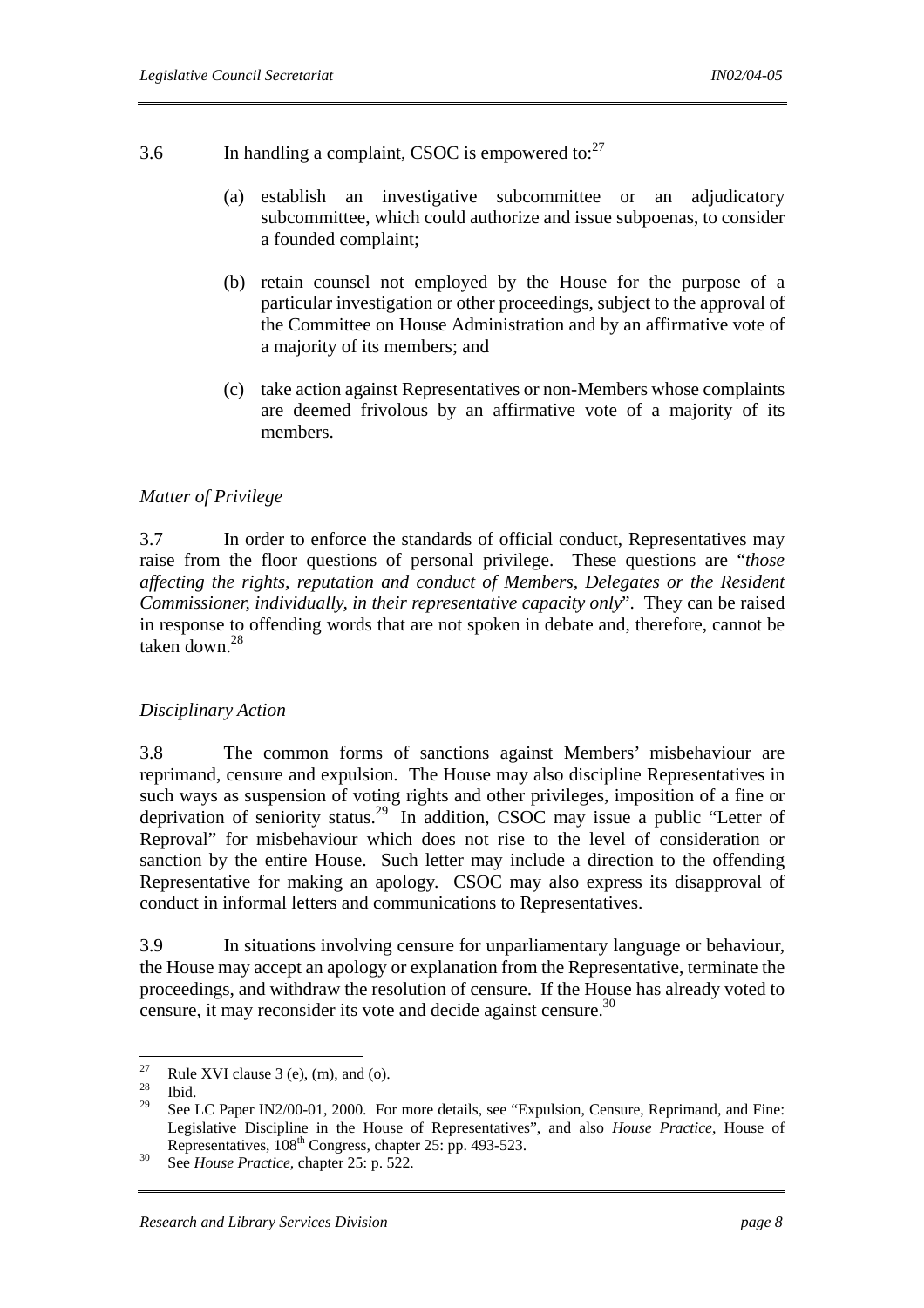## The Senate

3.10 The Senate does not have a mechanism for handling Senators' misbehaviour unconnected with parliamentary proceedings. Its Standing Rules only require Senators not to impute by any form of words to other Senators any conduct or motive unworthy or unbecoming of a Senator.<sup>31</sup>

3.11 The Senate has a Select Committee on Ethics and an Ethics Manual, but they are all concerned with the regulation of Senators' interests, not their offensive words or acts.

## Recent Cases

3.12 Cases involving Members' use of offensive words or acts, which sparked public outcry outside the chamber, have occurred sporadically. According to Congress records, there have not been any cases of such nature which ultimately led to the expulsion of a Member.<sup>32</sup> Nor have there been such cases giving rise to censure or reprimand by the full House in recent years.<sup>33</sup>

 $31$ 

<sup>&</sup>lt;sup>31</sup> Rule XIX, *Standing Rules of the Senate*, http://rules.senate.gov/senaterrules/rule19.htm.<br><sup>32</sup> See Appendix on disciplinary actions taken by the full House against a Representative, Jack Maskell, "Expulsion, Censure, Reprimand, and Fine: Legislative Discipline in the House of Representatives", Congressional Research Service, The Library of Congress, 16 April 2002.<br>
33 Ibid. In the 19th century, however, it was not uncommon that unparliamentary language, assaults

upon another Representative or insults to the House by introduction of offensive resolution gave rise to censure by the full House.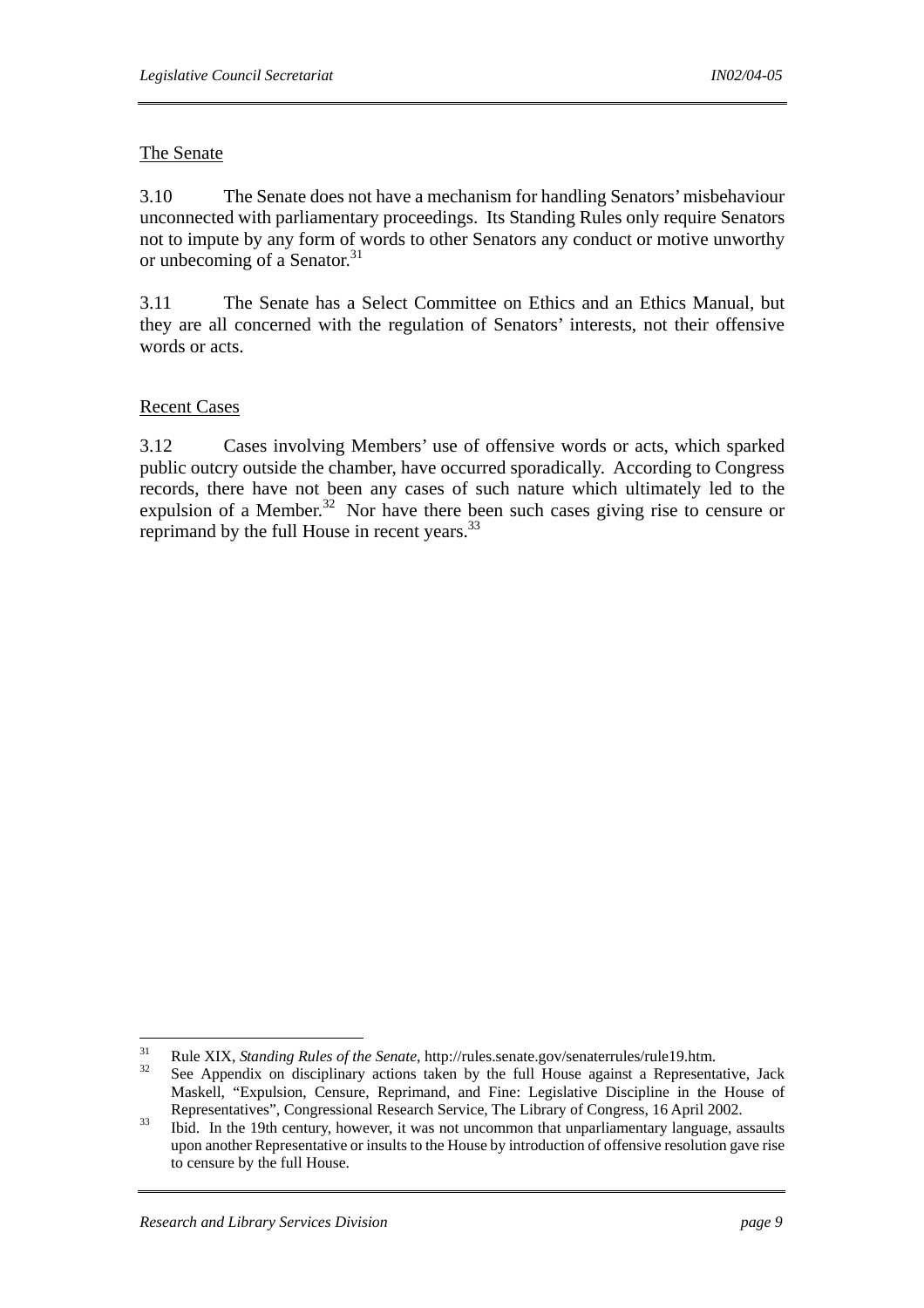# **4. The Parliament of Australia34**

#### House of Representatives

4.1 The House of Representatives only has provisions in its Standing Orders to govern Representatives' words and acts in the chamber, but it does not have any specific provision or code of conduct to regulate Representatives' misbehaviour unconnected with parliamentary proceedings or outside the chamber, except for the situations amounting to a matter of privilege.

4.2 A draft document entitled "Framework of Ethical Principles for Members and Senators", proposed by a working group of Representatives and Senators, was tabled in 1995 for both Houses to study. It aimed "*to provide a framework of reference for Members and Senators in the discharge of their responsibilities*," and outlined "*the minimum standards of behaviour"* which the working group believed "*the Australian people had a right to expect of their elected representatives*."35

<sup>34</sup> 34 The Parliament has two Houses - the House of Representatives and the Senate, with each House having its own disciplinary mechanism. In common with the UK Parliament and the US Congress, the Parliament of Australia is empowered with the privilege to deal with its own affairs, including misbehaviour constituting a contempt or breach of privilege. This privilege has been further guaranteed by statutory provisions such as The Parliamentary Privileges Act 1987*.* See sections 44 and 45, *The Australian Constitution,* http://pandora.nla.gov.au*.* A safeguard against misuse of this power is explicitly given by the Act in that it states that: "*Conduct (including the use of words) does not constitute an offence against a House unless it amounts, or is intended or likely to amount, to an improper interference with the free exercise by a House or committee of its authority or functions, or with the free performance by a member of the member's duties as a member.*" See section 4, The Parliamentary Privileges Act 1987, reprinted as at 31 December 1991, http://www.aph.gov.au. It should be noted that, in 1984, the Joint Select Committee on Parliamentary Privilege recommended the adoption of a policy of restraint in the exercise of the penal jurisdiction regarding conduct against the Parliament of Australia. Although the policy has not been implemented by the Parliament of Australia through explicit action, successive Speakers, in giving decisions on complaints raised, have indicated support for it. See *House of Representatives Practice*, the Parliament of Australia,

chapter 19, http://www.aph.gov.au.<br>See "A Framework of Ethical Principles for Members and Senators", a document provided by Chamber Research Office, the Parliament of Australia. The document was regarded as an attempt in response to the mounting public concern about the declining ethical standards of ministers and members of the opposition who had been occasionally facing allegations of impropriety such as misuse of travel allowances and conflict of interests. See Andrew Brien, "A Code of Conduct for Parliamentarians?" Research Paper 2 1998-99, Department of the Parliamentary Library, the Parliament of Australia, 1998.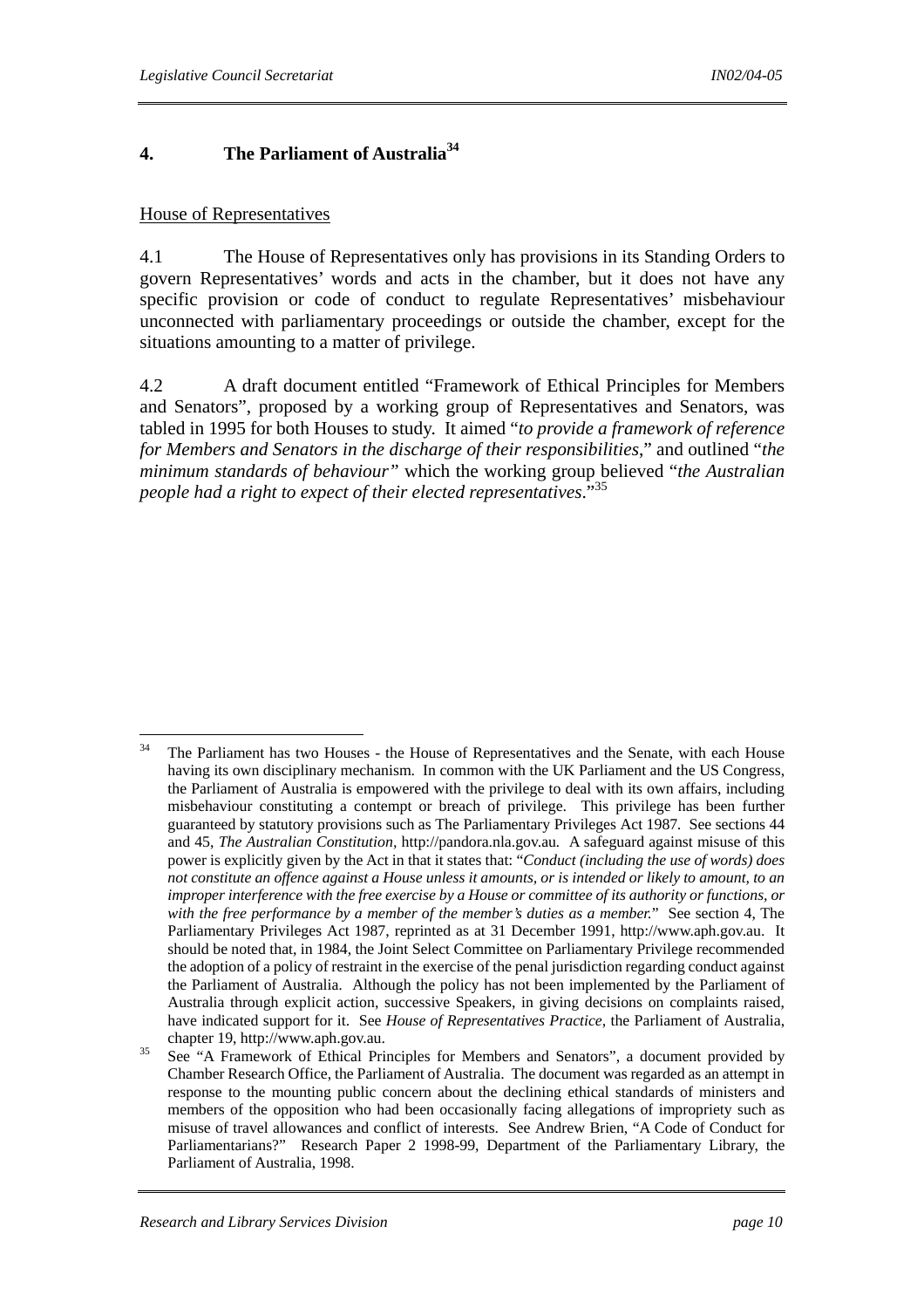4.3 The proposed framework listed eight ethical principles, the seventh of which was on "*Personal Conduct"* and might serve as a mechanism for regulating Representatives' offensive words or acts unconnected with parliamentary proceedings or outside the chamber that may discredit the Parliament.<sup>36</sup> It provided that:

> *"Members and Senators must ensure that personal conduct is consistent with the dignity and integrity of the Parliament."*<sup>37</sup>

4.4 The House has not made a decision on whether the proposed framework should be put into operation.

4.5 Unlike the UK's House of Commons, the House of Representatives does not have a Parliamentary Commissioner for Standards or equivalent. The proposed ethical framework did not indicate a need to establish a regulatory body to enforce standards or handle complaints regarding Representatives' misbehaviour.

## *Matter of Privilege*

4.6 A Representative's offensive words such as remarks reflecting on the Speaker or other Representatives outside the chamber, which may not fall under the Standing Orders or practice, could be raised as a matter of privilege.<sup>38</sup>

4.7 In normal practice, a Representative may rise to speak upon a matter of privilege. If satisfied that a prima facie case exists, the Speaker may allow priority to a motion on the matter which would usually be referred to the Committee of Privileges (the Committee) for investigation.<sup>39</sup> The Committee has power to send for persons, papers and records, and to make a finding on whether a breach of privilege or contempt has been committed. The Committee can also make non-binding recommendations to the House.<sup>40</sup> The final decision on what action should be taken lies with the House.

 $36<sup>2</sup>$ 36 The headings of the other seven principles are as follows: Loyalty to the Nation and Regard for its Laws, Diligence and Economy, Respect for the Dignity and Privacy of Others, Integrity, Primacy of the Public Interest, Proper Exercise of Influence, and Additional Responsibilities of Parliamentary

Office Holders.<br>
<sup>37</sup> See "A Framework of Ethical Principles for Members and Senators".<br>
<sup>38</sup> See *House of Representatives Practice*, chapter 19: p.722, http://www.aph.gov.au/house/pubs/PRACTICE/Index.htm.

 $39$  Standing Order 325(a).

<sup>40</sup> See "Infosheet on Parliamentary Privilege", Chamber Research Office, Department of the House of Representatives, April 2002.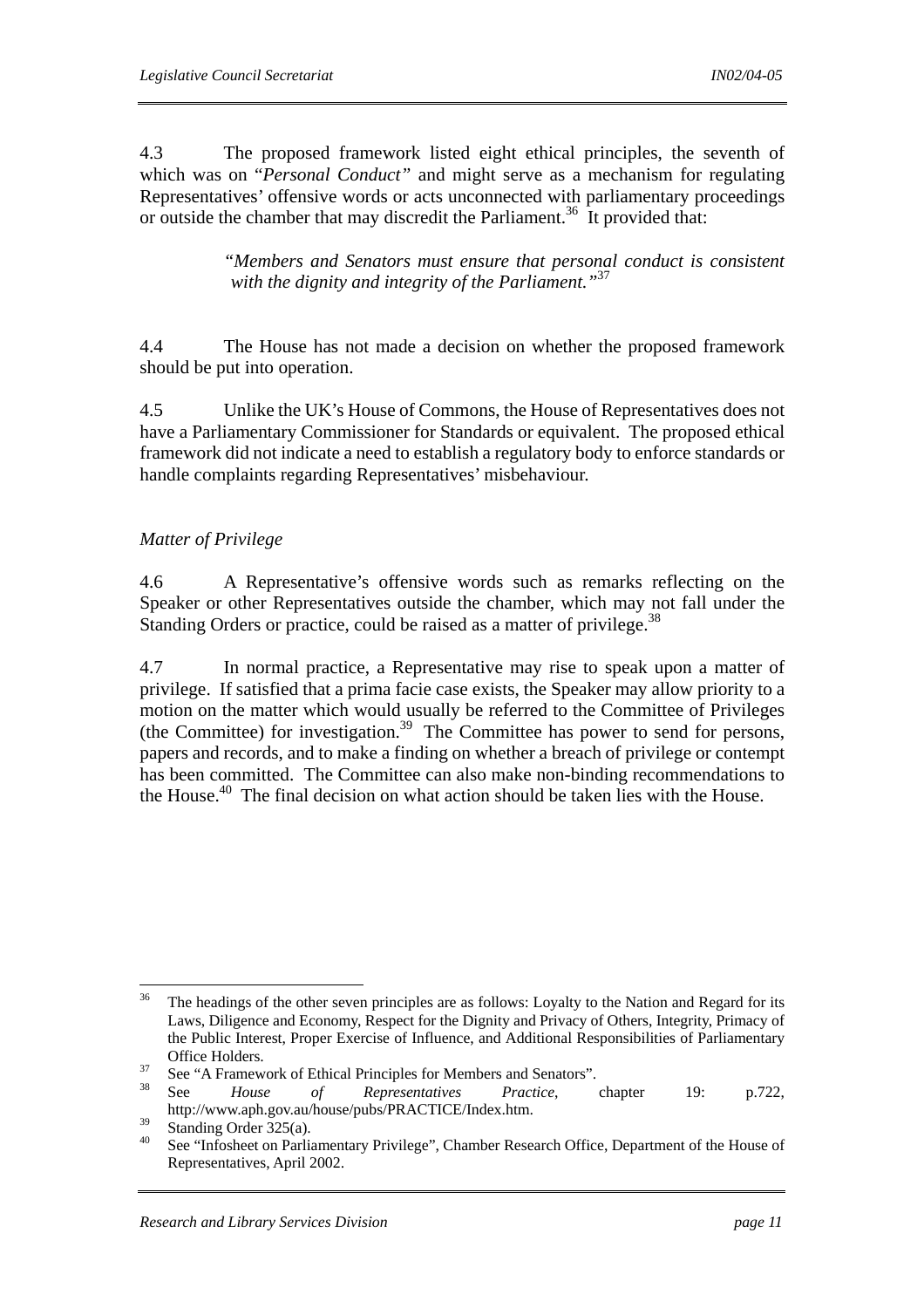# *Disciplinary Action*

4.8 Normally, actions taken by the House to discipline Representatives for offensive words or acts are dealt with as matters of order (offences and penalties under the Standing Orders) rather than as matters of privilege or contempt.41 Accordingly, the House may only require an apology from the Representative instead of inflicting severe punishments upon him or her such as reprimand or suspension for a period from the service of the House.

#### The Senate

4.9 Whilst the Senate does not have a code of conduct for Senators, the Standing Orders of the Senate only regulate Senators' offensive words or acts connected with parliamentary proceedings or inside the chamber. Privilege matters are considered by the Privileges Committee of the Senate.

## Recent Cases

4.10 According to the Chamber Research Office of the House of Representatives, cases regarding Representatives' use of offensive words or acts are not rare.<sup>42</sup> However, they usually occurred in the chamber, and they were *"almost always of a trifling nature"*, and were dealt with routinely by the Speaker. There have been no major incidents in recent years.<sup>43</sup>

 $41$ 41 See "Infosheet on Parliamentary Privilege", Chamber Research Office, Department of the House of

Representatives, April 2002.<br><sup>42</sup> Reply from Chamber Research Office, House of Representatives, 2003.<br><sup>43</sup> Ibid.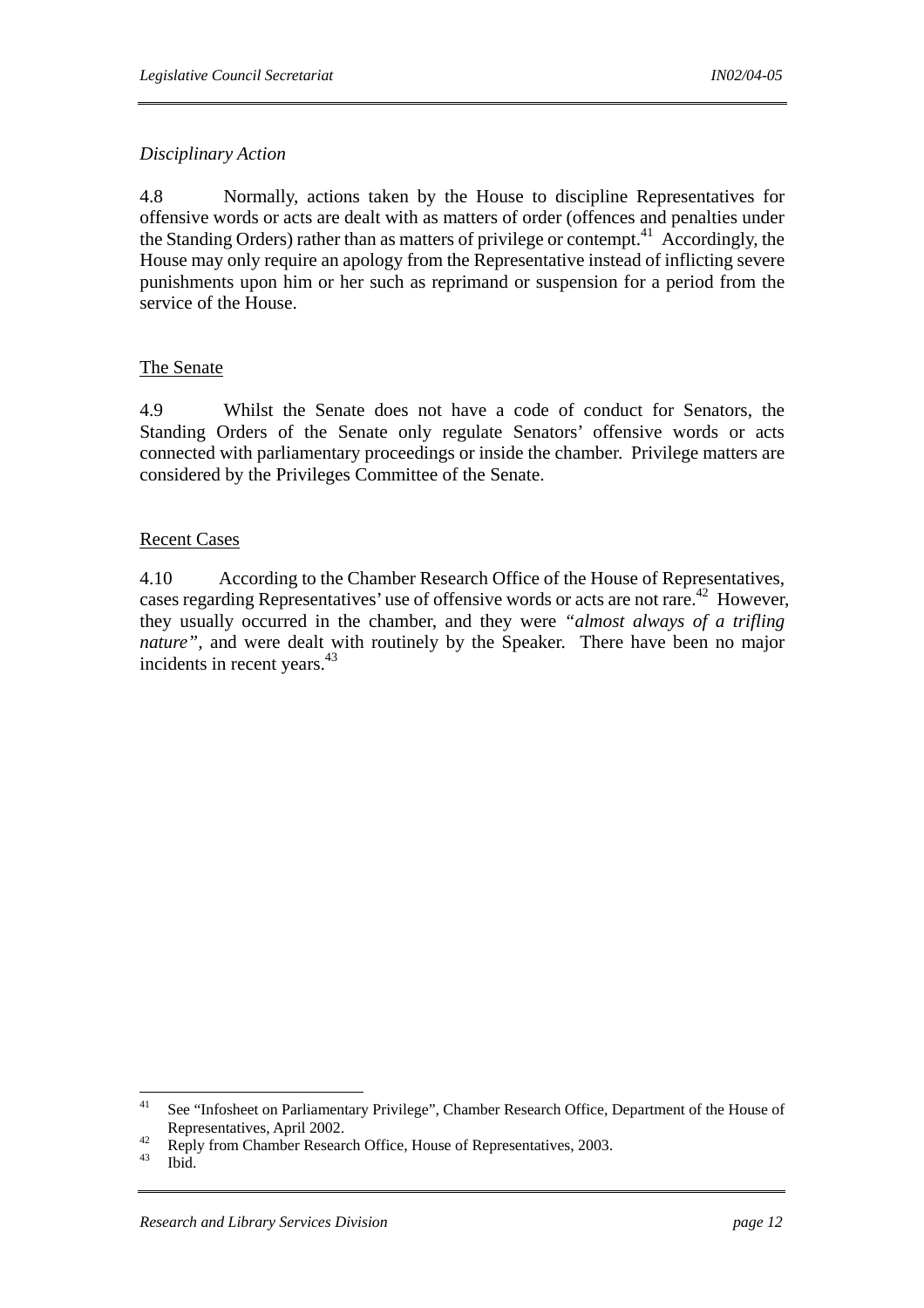# **5.** The Parliament of Canada<sup>44</sup>

#### House of Commons

5.1 Similar to the Australian House of Representatives, the House of Commons of the Parliament of Canada does not have any specific provision in its Standing Orders to regulate Members' misbehaviour unconnected with parliamentary proceedings or outside the chamber. The House is preparing a code of conduct for Members, but the code will deal with the issue of conflict of interests only.<sup>45</sup>

#### *Matter of Privilege*

5.2 Members may raise privilege issues in the House if offensive words or acts by any Member amount to a breach of privilege.

5.3 Similar to other parliaments in this study, the parliamentary privilege of Members in Canada applies to Members' words spoken or acts done in relation to the context of a parliamentary proceeding, but not to other behaviour outside the chamber, particularly those of a criminal nature.<sup>46</sup> Within the jurisdiction of the House, Members are subject to its discipline for any form of misbehaviour, notably those amount to a breach of privilege or contempt, both inside and outside the chamber.<sup>47</sup>

 $\overline{a}$ 

<sup>44</sup> The Parliament has two Houses - the House of Commons and the Senate. Each House has its own disciplinary mechanism, the operation of which is much alike. The power to discipline has been a keystone of both Houses' parliamentary privilege which is inherent from the UK Parliament and is guaranteed as well as confined by The Constitution Act, 1867. Section 18 of the Act prescribes that "*any Act of the Parliament of Canada defining such privileges, immunities, and powers shall not confer any privileges, immunities, or power exceeding those at the passing of such Act held, enjoyed, and exercised by the House of Commons of the Parliament of the United Kingdom of Great Britain and Ireland, and by the members thereof."* The Act can be obtained at

http://www.lois.justice.gc.ca/en/const/c1867\_e.html.<br>
<sup>45</sup> See Senator Donald Oliver's webpage on Code of Conduct, http://sen.parl.ga/doliver/ComWork/eConduct.asp. 46 As Marleau and Montpetit said, "*The House of Commons cannot be used to give a Member* 

*sanctuary from the application of the law. Even the floor of the Chamber of the House is not a sanctuary and the application of the law, particularly in criminal matters, is foremost. It is not the precinct of Parliament but the function that the precinct serves which is sacred*." See *House of Commons Procedure and Practice*, chapter 3: pp.114-115. 47 Ibid, chapter 3: p.97.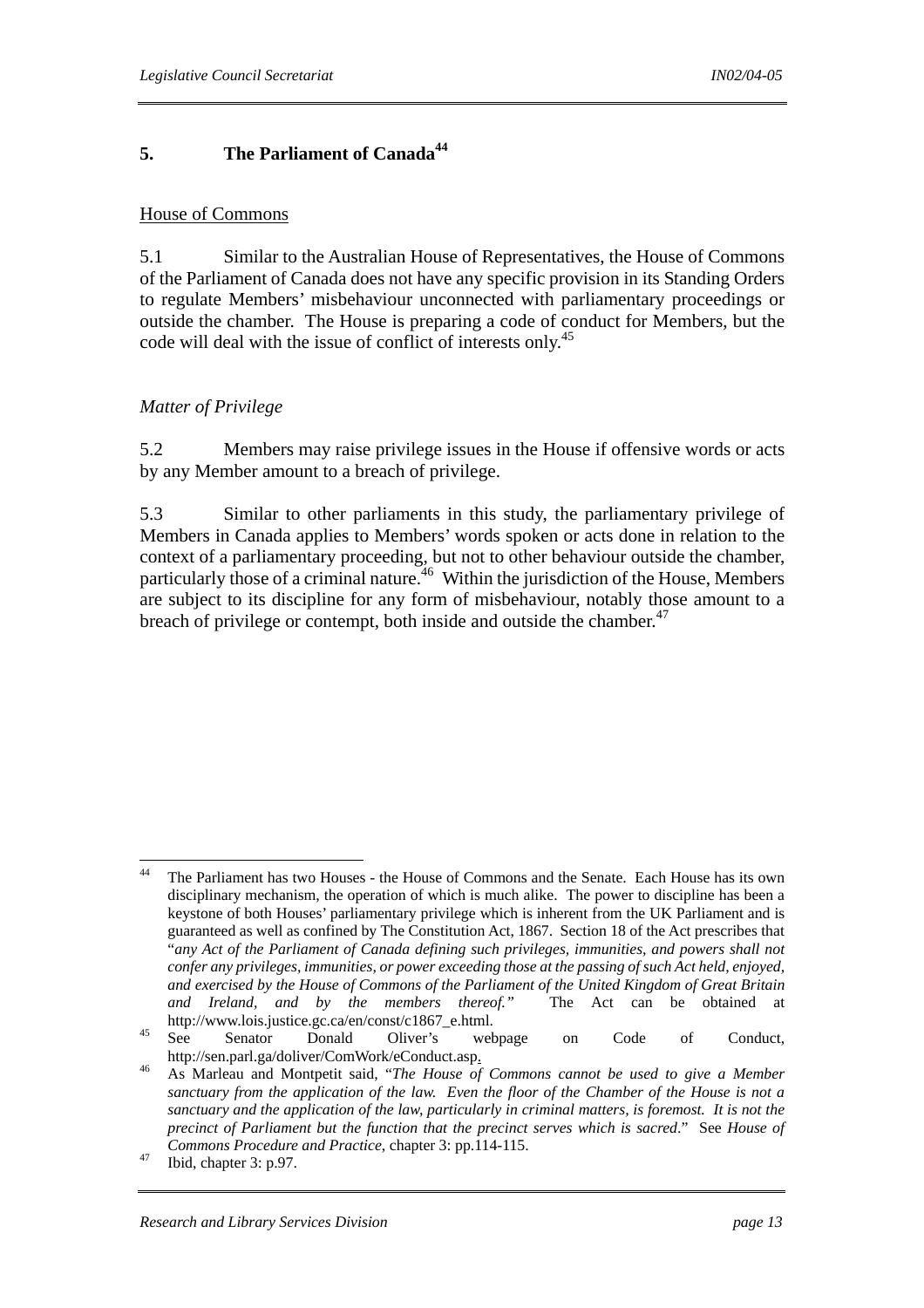5.4 The Standing Orders have set out the procedure that must be followed in raising a question of privilege. In general, the Speaker must have found that a prima facie case of privilege exists, and the matter will then be referred to the Standing Committee on Procedure and House Affairs for detailed examination. The Committee will report its findings to the House about whether privilege has been breached or a contempt of the Parliament committed, with its recommendation on the appropriate penalty to be imposed. Only the House can decide on a question of privilege.<sup>48</sup>

#### *Disciplinary Action*

5.5 The House has a wide range of sanctions for dealing with Members' misbehaviour, such as naming and suspension from the service of the House.<sup>49</sup> However, these disciplinary actions may not apply to a Member whose misbehaviour occurs outside the chamber unless it amounts to a breach of privilege.

#### The Senate

5.6 Resembling the House of Commons, the Senate only has House rules to rely on to regulate "*objectionable speeches*" and "*exceptionable words*" in the chamber. 50 Criteria and procedures are provided for Senators to raise a question of privilege if there is a violation of the privileges of any Senator.<sup>51</sup> Privilege matters can be referred by the Senate to the Standing Committee on Rules, Procedures and the Rights of Parliament for investigation.

#### Recent Cases

5.7 There was a case which involved offensive remarks by Members outside the chamber. The complaint was that the remarks were intended to intimate or attack the impartiality of the Speaker. In this case, the issue was considered a question of privilege. The **Appendix** presents the details of the case.

Prepared by Thomas WONG 12 October 2004 Tel: 2869 9621

*------------------------------------------------------------------------------------------------------------------------------------------- Information notes are compiled for Members and Committees of the Legislative Council. They are not legal or other professional advice and shall not be relied on as such. Information notes are subject to copyright owned by the Legislative Council Commission (the Commission). The Commission permits accurate reproduction of the information notes for non-commercial use in a manner not adversely affecting the Legislative Council, provided that acknowledgement is made stating the Research and Library Services Division of the Legislative Council Secretariat as the source and one copy of the reproduction is sent to the Legislative Council Library.* 

<sup>48</sup> 48 See House of Commons, *Procedure and Rules of Order*, http:www.parl.gc.ca/InfoCom/documents/GuidePratique/CHAPTER10-E.html.

<sup>&</sup>lt;sup>49</sup> See Marleau and Montpetit, *House of Commons Procedure and Practice*, chapter 3: p. 96.<br><sup>50</sup> Rule 18, Ibid.<br><sup>51</sup> Rule 1<sup>2</sup>

Rule 43, Ibid.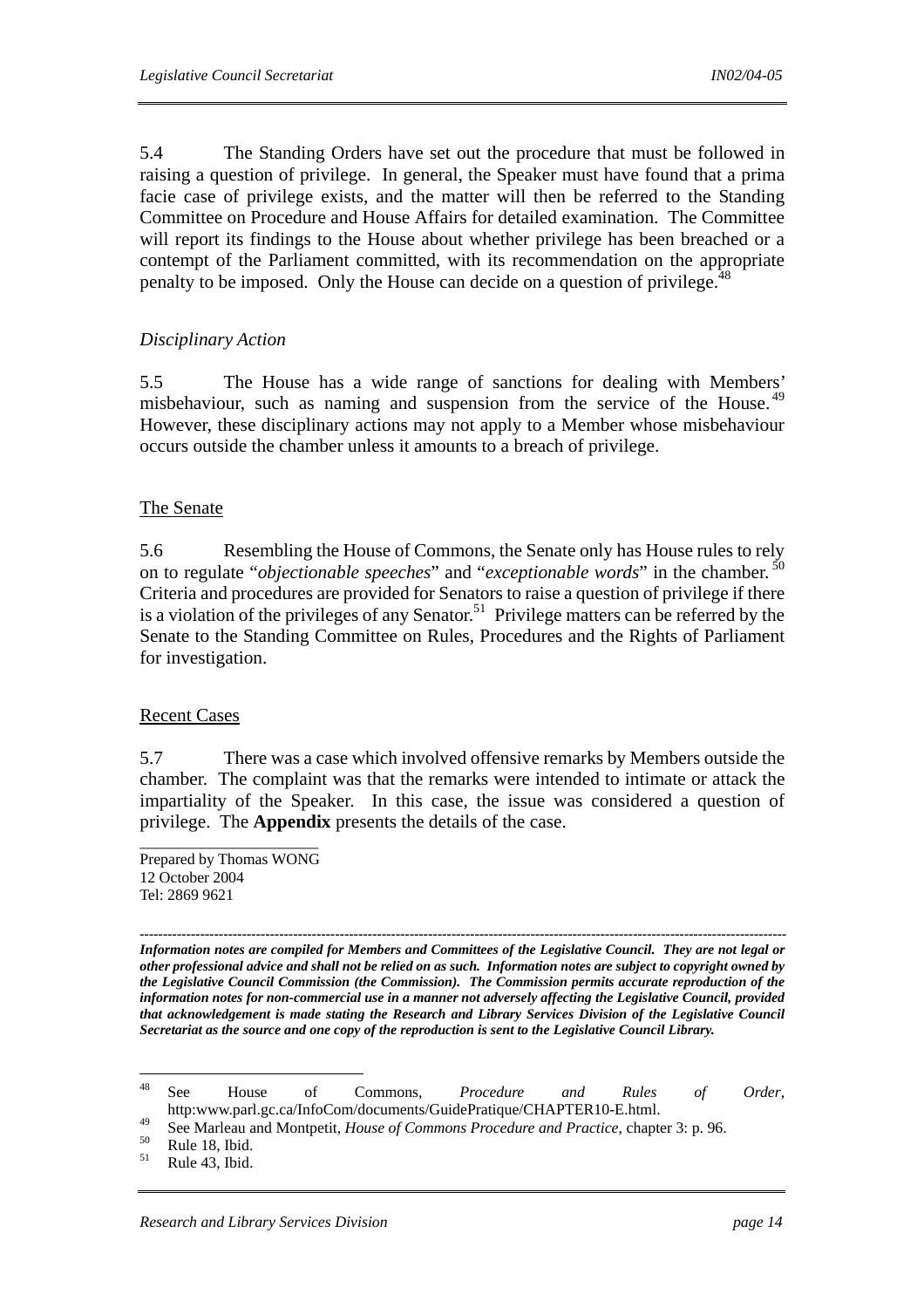| Table -A summary of mechanisms in selected legislatures for regulating and dealing with members' misbehaviour unconnected with |  |  |  |  |  |  |
|--------------------------------------------------------------------------------------------------------------------------------|--|--|--|--|--|--|
| parliamentary proceedings                                                                                                      |  |  |  |  |  |  |

| Mechanisms/<br><b>Selected legislatures</b>                                                                                               | <b>United Kingdom</b>                                                                                         |                                                                | Australia                                                                                                                                                                  | Canada                                                                                                                                                                                                               | <b>Hong Kong</b>                                                                                                          |
|-------------------------------------------------------------------------------------------------------------------------------------------|---------------------------------------------------------------------------------------------------------------|----------------------------------------------------------------|----------------------------------------------------------------------------------------------------------------------------------------------------------------------------|----------------------------------------------------------------------------------------------------------------------------------------------------------------------------------------------------------------------|---------------------------------------------------------------------------------------------------------------------------|
| House rules on members'<br>misbehaviour unconnected<br>parliamentary<br>with<br>proceedings                                               | No for both Houses.                                                                                           | No for both Houses.                                            | No for both Houses.                                                                                                                                                        | No for both Houses.                                                                                                                                                                                                  | No.                                                                                                                       |
| Availability of code of<br>conduct/guidelines<br>for<br>regulating<br>members'<br>misbehaviour                                            | Yes for both Houses.                                                                                          | Yes for the House of<br>Representatives;<br>No for the Senate. | No for both Houses,<br>but both have a draft<br>ethical<br>framework<br>with<br>provision<br>a<br>probably applicable<br>to cases involving<br>offensive words or<br>acts. | Codes of conduct are<br>being considered by<br>both Houses, but<br>they do not have any<br>provisions related to<br>offensive words or<br>acts.                                                                      | Yes,<br>there<br>are<br>advisory guidelines<br>on matters of ethics<br>in relation to<br>the<br>conduct<br>of<br>Members. |
| Availability of independent<br>officers<br>in<br>handling<br>misbehaviour<br>members'<br>unconnected<br>with<br>parliamentary proceedings | The<br>Parliamentary<br>Commissioner<br>for<br>House<br>of<br>the<br>Commons;<br>No for the House of<br>Lords | No for both Houses.                                            | No for both Houses.                                                                                                                                                        | House<br>of<br>The<br>Commons<br>has<br>an<br>Ethics<br>Commissioner<br>and<br>the Senate, an Ethics<br>Officer,<br>but<br>their<br>mandates<br>do<br>not<br>cover<br>cases<br>involving offensive<br>words or acts. | No.                                                                                                                       |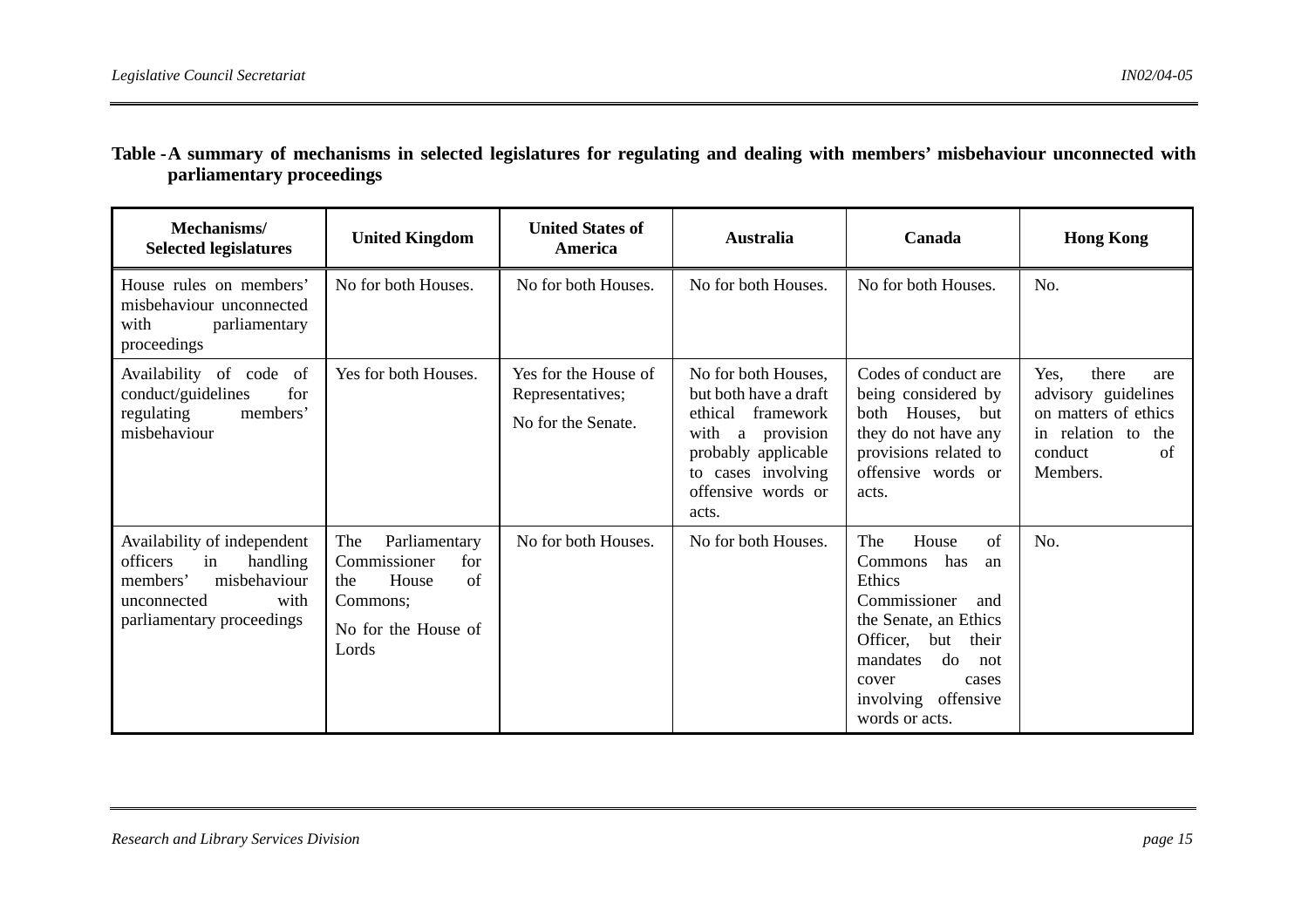| Mechanisms/<br><b>Selected legislatures</b>                                                                               | <b>United Kingdom</b>                                                                                                                                                                                                                                                                                                                                     | <b>United States of</b><br>America                                                                                                                                                                                                                      | <b>Australia</b>                                                                                                                                                                                                                                                                                               | Canada                                                                                                                                                                                                                                                                                                                                                                    | <b>Hong Kong</b>                                                                                                                                                                                                                                                                                                                                                               |  |
|---------------------------------------------------------------------------------------------------------------------------|-----------------------------------------------------------------------------------------------------------------------------------------------------------------------------------------------------------------------------------------------------------------------------------------------------------------------------------------------------------|---------------------------------------------------------------------------------------------------------------------------------------------------------------------------------------------------------------------------------------------------------|----------------------------------------------------------------------------------------------------------------------------------------------------------------------------------------------------------------------------------------------------------------------------------------------------------------|---------------------------------------------------------------------------------------------------------------------------------------------------------------------------------------------------------------------------------------------------------------------------------------------------------------------------------------------------------------------------|--------------------------------------------------------------------------------------------------------------------------------------------------------------------------------------------------------------------------------------------------------------------------------------------------------------------------------------------------------------------------------|--|
| Committee responsible for<br>members'<br>handling<br>misbehaviour<br>unconnected<br>with<br>parliamentary<br>proceedings  | House<br>of<br>The<br>has<br><b>Commons</b><br>the<br>Committee<br>on<br><b>Standards</b><br>and<br>which<br>Privileges<br>oversees and supports<br>work of<br>the<br>the<br>Commissioner;<br>The House of Lords<br>has the Committee for<br>Privileges<br>which<br>handles<br>complaints<br>only related to prima<br>breach<br>facie<br>of<br>privilege. | House<br>The<br>of<br>Commons has<br>the<br>Committee<br>on<br>Standards of Official<br>which<br>Conduct<br>investigates<br>complaints<br>of<br>misbehaviour;<br>The Senate does not<br>have any committees<br>to handle complaints<br>of misbehaviour. | House<br>The<br>of<br>Representatives<br>has<br>Committee<br>the<br>of<br>Privileges<br>which<br>investigates<br>complaints<br>only<br>related to prima facie<br>breach of privilege;<br>The Senate has the<br>Privileges<br>Committee<br>to<br>consider<br>matters<br>related to breach of<br>privilege only. | House<br>The<br>of<br>has<br>Commons<br>the<br>Standing Committee<br>Procedure<br>and<br>on<br><b>Affairs</b><br>House<br>to<br>into matters<br>inquiry<br>related<br>to privileges<br>only;<br>The Senate has the<br>Standing Committee<br>on Rules, Procedures<br>the Rights of<br>and<br>Parliament<br>to<br>investigate<br>prima<br>facie<br>of<br>case<br>privilege. | The<br>Legislative<br>Council<br>has<br>the<br>Committee<br>$\alpha$<br>Members' Interest to<br>consider<br>general<br>of<br>ethics,<br>matters<br>primarily conflict of<br>interests. It does not<br>have the function or<br>power to determine<br>whether the offensive<br>behaviour<br>in<br>a<br>particular<br>is<br>case<br>appropriate or up to<br>the ethical standard. |  |
| Whether offensive words or<br>could<br>constitute<br>acts<br>privilege issues                                             | Yes for both Houses.                                                                                                                                                                                                                                                                                                                                      | Yes for both Houses.                                                                                                                                                                                                                                    | Yes for both Houses.                                                                                                                                                                                                                                                                                           | Yes for both Houses.                                                                                                                                                                                                                                                                                                                                                      | Not applicable.                                                                                                                                                                                                                                                                                                                                                                |  |
| Disciplinary<br>actions<br>imposed on members for<br>misbehaviour<br>which does<br>not amount to a breach of<br>privilege | Apology.                                                                                                                                                                                                                                                                                                                                                  | Letter of Reproval;<br>Apology.                                                                                                                                                                                                                         | Apology.                                                                                                                                                                                                                                                                                                       | Apology.                                                                                                                                                                                                                                                                                                                                                                  | Not applicable.                                                                                                                                                                                                                                                                                                                                                                |  |

Table - A summary of mechanisms in selected legislatures for regulating and dealing with members' misbehaviour unconnected with **parliamentary proceedings (cont'd)**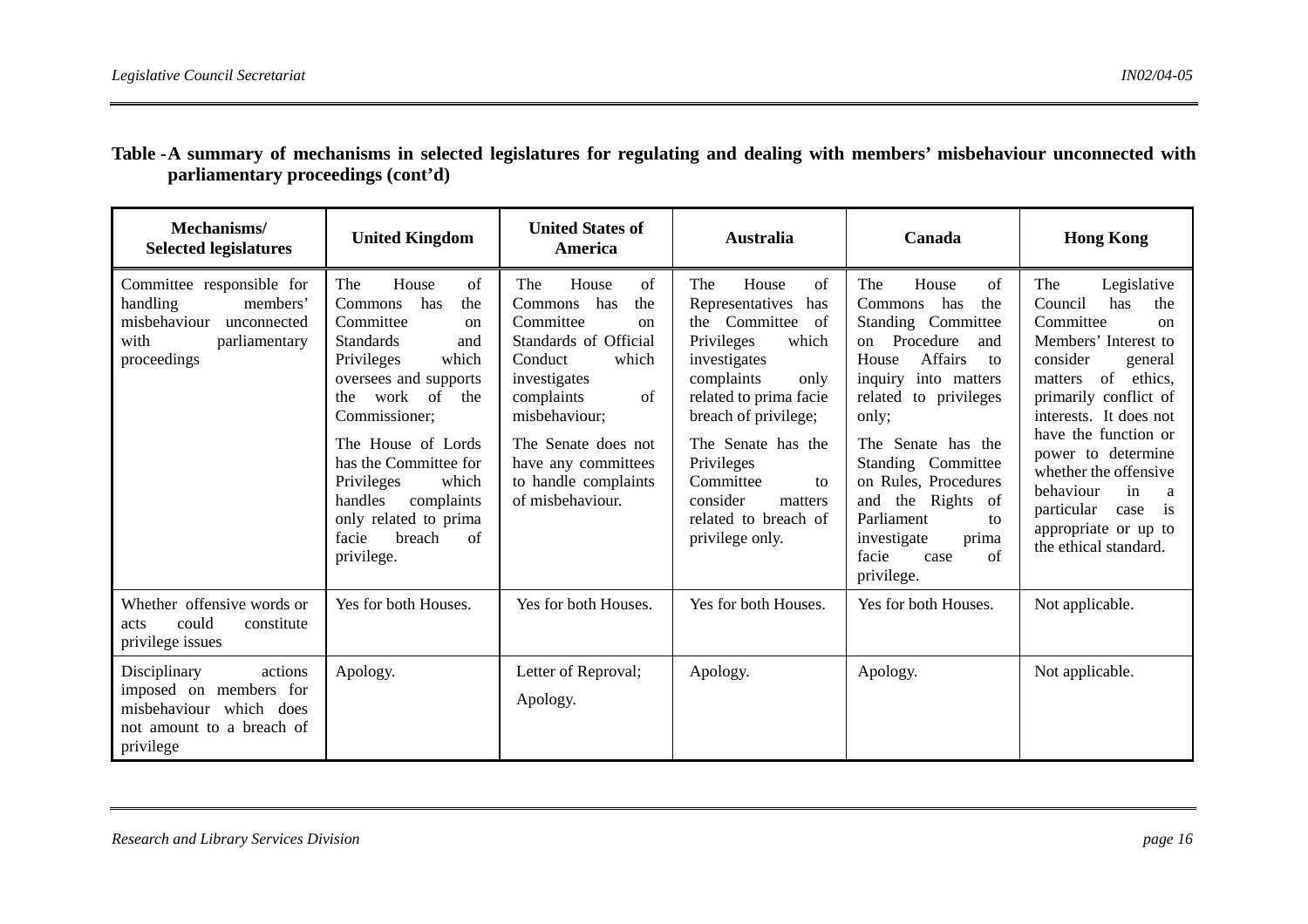#### **Appendix**

# **Case about Representatives' offensive remarks outside the Parliament of Canada that constitute a matter of privilege**

**Date:** 9 March 1998

**Situation:** debate on privilege matter

**Procedure:** question of privilege, followed by a motion

**Parliamentary inquiry:** Mr. Speaker, I rise on a question of privilege that arises from a circumstance surrounding a newspaper article which appeared in the March 8 edition of the Ottawa Sun. Within that article there were quotations attributed to Members of this House which, in my view, constitute an overt and outrageous attempt to intimidate you, the Speaker of this House, and collectively the House itself…I would suggest that this article, which appears in public, affects the integrity of this entire House…While it might be argued that these statements were made outside the House and therefore should not fall under the purview or rubric of the question of privilege, I would suggest that it is clear from the precedents that this House has addressed such matters of contempt in the past.

**Chair's ruling:** I find a prima facie case and I am going to permit the Hon. House leader of the Progressive Conservative Party to put his motion.

**Action taken:** The question of privilege was referred to the Standing Committee on Procedure and House Affairs (SCPHA) for examination.

**Decision made:** SCPHA presented its report to the House on 27 April 1998. The report concluded that the quotations attributed to the Members were not intended to be contemptuous of the House or the Speaker, and thus did not bring into question the integrity of the House and the Speaker. The report was concurred on 5 May 1998.

Source: House of Commons Edited Hansard, Parliament of Canada, 10 March 1998, and the Standing Committee on Procedure and House Affairs, 29 the Report on the Integrity of the House of Commons and its servant the Speaker, 23 April 1998.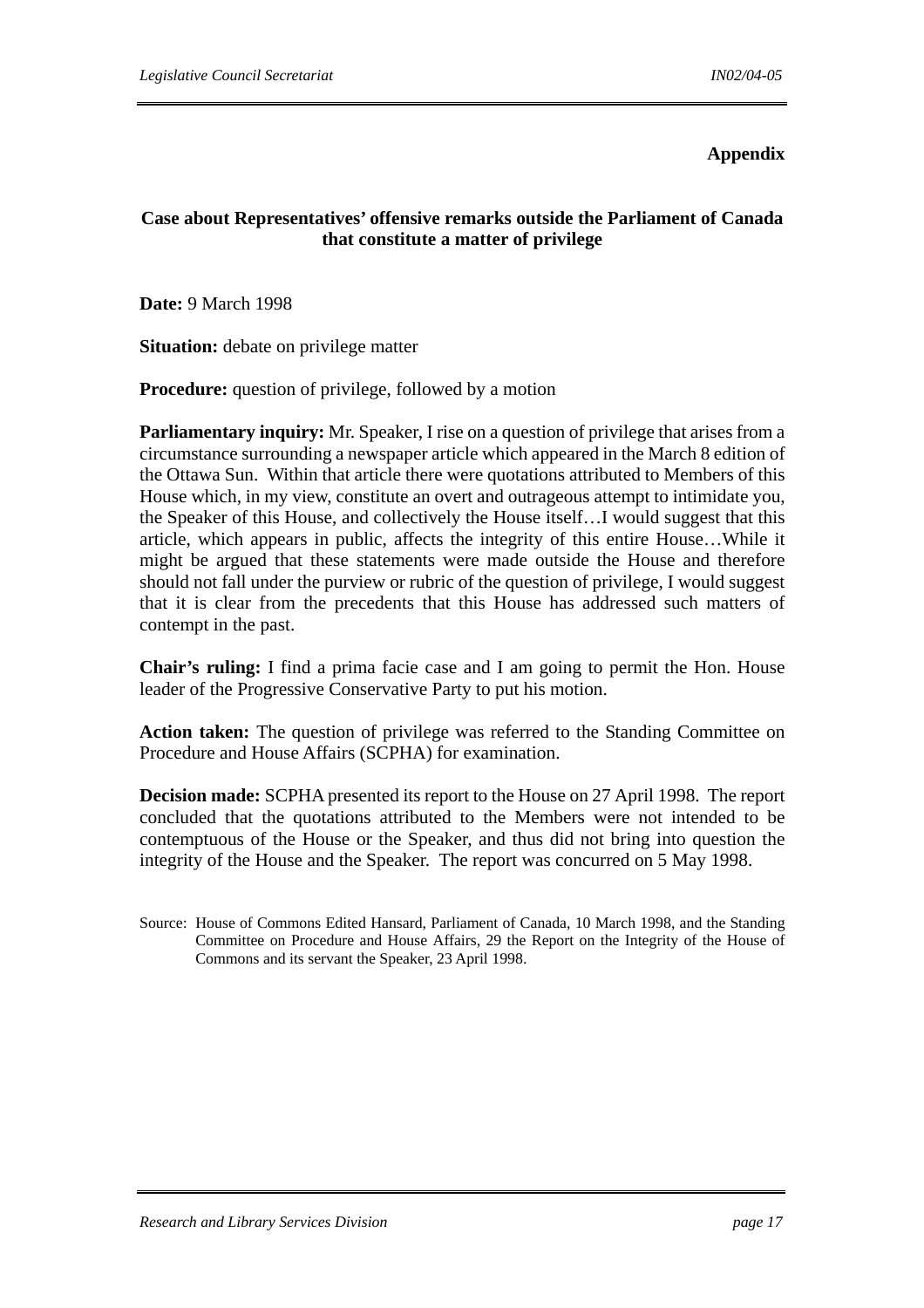#### **References**

#### The United Kingdom

- 1. House of Commons Information Office, "Disciplinary and Penal Powers of the House of Commons", Fact Sheet No. 67, July 1997.
- 2. House of Commons Information Office, "Some Traditions and Customs of the House of Commons", Fact Sheet No. 52, July 1999.
- 3. House of Commons, *The Guide to the Rules relating to the Conduct of Members*, http://www.publications.parliament.uk.
- 4. Joint Committee on Parliamentary Privilege, *Parliamentary Privilege First Report*, The United Kingdom Parliament, 1999, http://www.publications.parliament.uk/pa/jt199899/jtselect/jtpriv/43/4302.htm.
- 5. Select Committee on Parliamentary Commissioner for Standards, *Annual Report 2002-03*, House of Commons, The United Kingdom Parliament, http://www.publications.parliament.uk.
- 6. The Guardian (London), http://www.lexis.com/research/retrieve.
- 7. Select Committee on Modernisation of the House of Commons, *Fourth Report*, House of Commons, The United Kingdom Parliament, 1997, http://www.publicationsparliament.uk
- 8. The United Kingdom Parliament, *Standing Orders of the House of Commons Public Business 2003*, http://www.publications.parliament.uk.
- 9. House of Commons, "The Code of Conduct for Members of Parliament", The United Kingdom Parliament, http://www.parliament.the-stationery-office.co.uk.
- 10. House of Lords, *The Standing Orders of the House of Lords Relating to Public Business*, The United Kingdom Parliament, 2002, http://www.publications.parliament.uk.

#### The United States of America

- 1. Charles W. Johnson, *House Rules and Manual*, 106<sup>th</sup> Congress, US Government Printing Office, Washington, 1999.
- 2. Committee on Standards of Official Conduct, "Highlights of House Ethics Rules", The United States Congress, http://www.house.gov/ethics/Highlights2003.htm.
- 3. Congressional Quarterly Weekly, http://www.lexis.com/research/retrieve.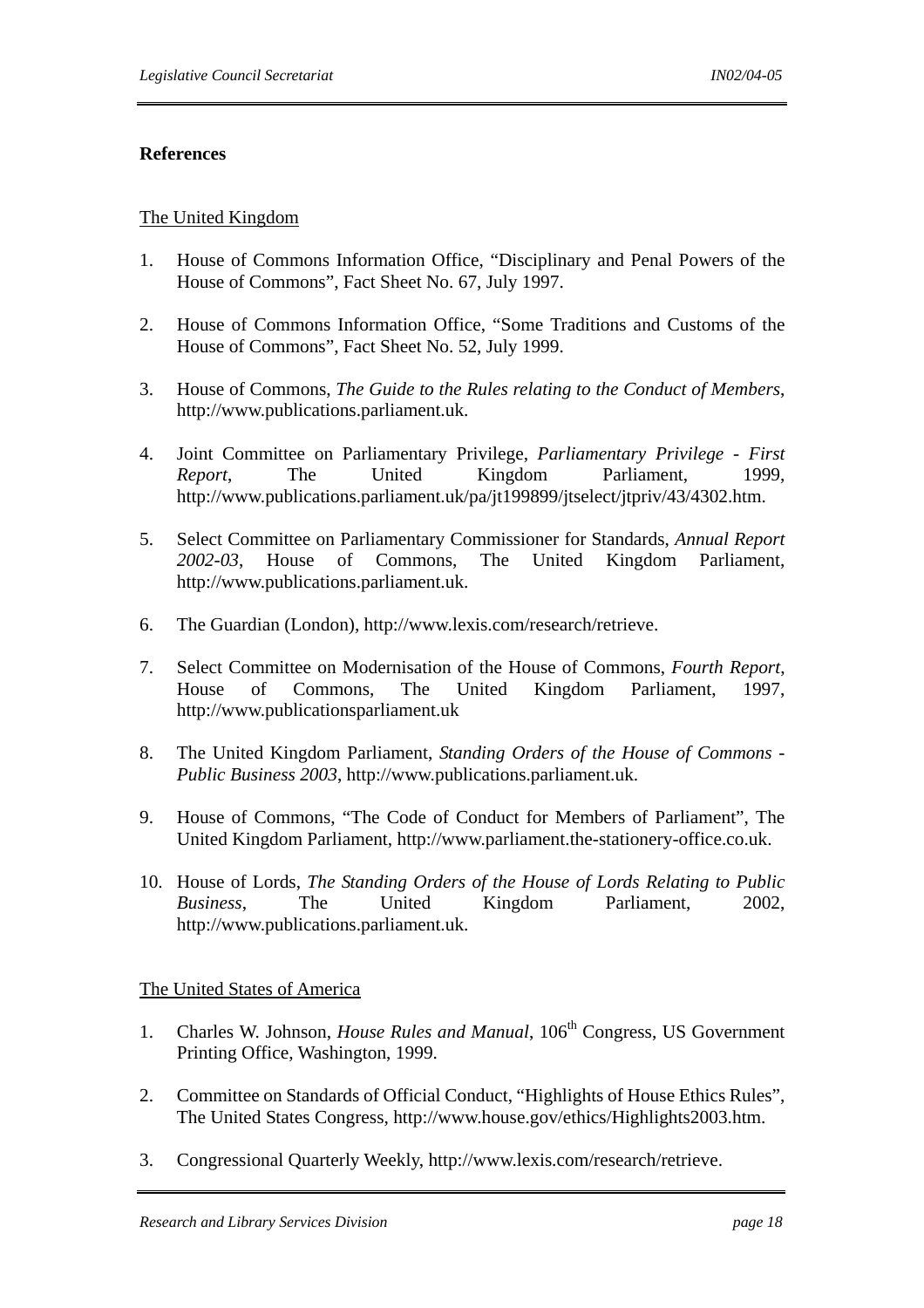- 4. *Deschler's Precedents*, The United States Government Printing Office via GPO Access, http://frwebgate.access.gpo.gov.
- 5. Jack Maskell, "Expulsion, Censure, Reprimand, and Fine: Legislative Discipline in the House of Representatives", Congressional Research Service, The Library of Congress, 16 April 2002.
- 6. Mary Mulvihill, "Decorum in House Debate", Congressional Research Service, The Library of Congress, 26 October1999.
- 7. Select Committee on Ethics of United States Senate, "An Overview of the Senate Code of Conduct and Related Laws", The United States Congress, May 2003, http://ethics.senate.gov.
- 8. Select Committee on Ethics of United States Senate, "Senate Ethics Manual", The United States Congress, http://ethics.senate.gov.
- 9. The United States Congress, *House Practice*, 108<sup>th</sup> Congress, http://frwebgate.access.gpo.gov
- 10. The United States Congress, *Rules of the House of Representatives*, 108<sup>th</sup> Congress, 7 January 2003.
- 11. The United States Congress, *Standing Rules of The Senate*, http://rules.semate.gov/senaterrules/rule20.htm.
- 12. Wm. Holmes Brown, *House Practice*, 104<sup>th</sup> Congress, U.S. Government Printing Office, Washington, 1996.

#### Australia

- 1. "A Framework of Ethical Principles for Members and Senators", draft paper presented to the House of Representatives, 21 June 1995.
- 2. Andrew Brien, "A Code for Parliamentarians?" Research Paper 2 1998-99, Department of Parliamentary Library, Parliament of Australia, http://www.aph.gov.au/library/pubs/rp/1998-99/99rp02.htm.
- 3. *Commonwealth of Australia Constitution Act*, http://pandora.nla.gov.au.
- 4. *Ethical Standards and Values in the Australian Public Service*, Commonwealth Information Services, Australian Government Publishing Service, 1996.
- 5. Gerard Carney, *Members of Parliament: law and ethics*, Prospect, 2000.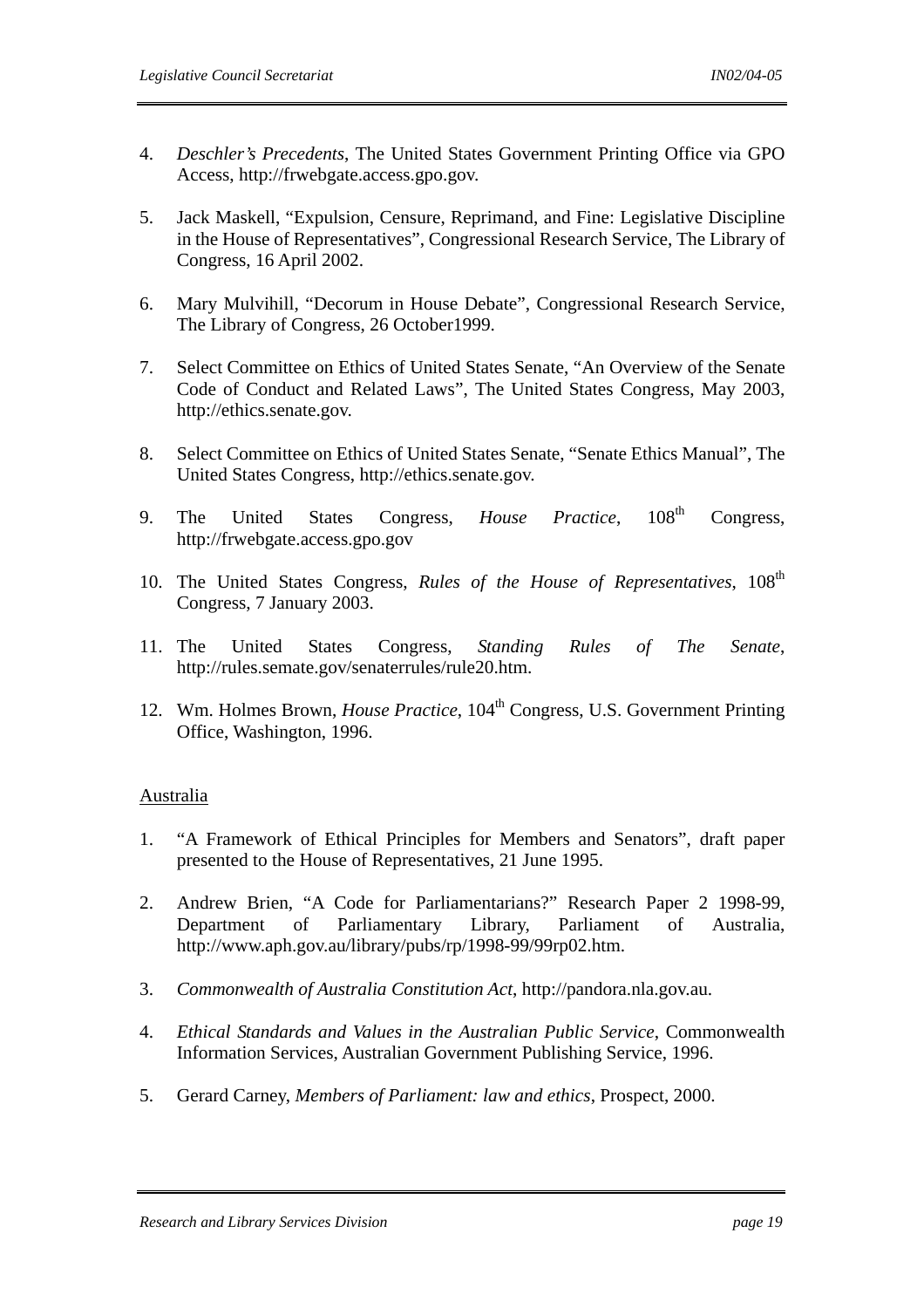- 6. House of Representatives, *House of Representatives Practice*, http://www.aph.gov.au/house/pubs/PRACTICE/Index.htm.
- 7. House of Representatives, *Official Hansard*, Parliament of Australia.
- 8. House of Representatives, *Standing and Sessional Orders*, Department of the House of Representatives, 2002.
- 9. Senate Privilege Committee, *Parliamentary Privilege Act 1987*, Parliament of Australia.

#### Canada

- 1. Address by Prime Minister Jean Chretien to a House of Commons Debate on Ethics in Government, 23 May 2002, http://pm.gc.ca/default.asp.
- 2. Constitution Acts 1867 to 1982, http://lois.justice.gc.ca/en/const/c1867\_e.html.
- 3. Margaret Young, "Bill C-34: An Act to Amend the Parliament of Canada Act (Ethics Commissioner and Senate Ethics Officer) and Other Acts in Consequence", Parliamentary Research Branch, 16 June 2003.
- 4. Robert Marleau and Camille Montpetit, House of Commons Procedure and Practice, House of Commons, Ottawa, Cheneliere/McGraw-Hill, 2000.
- 5. Standing Orders of the House of Commons, Canadian Government Publishing, 2001.
- 6. The Government of Canada, Code of Conduct for Parliamentarians, http://pm.gc.ca/default.asp.
- 7. The Government of Canada, Draft Bill on Ethics Commissioner and Draft Code of Conduct for Parliamentarians Tabled, 23 October 2002, http://pm.gc.ca/default.asp.
- 8. The Government of Canada, Proposals to Amend the Parliament of Canada Act (Ethics Commissioner) and Other Acts as a Consequence, http://pm.gc.ca/default.asp.
- 9. The Standing Committee on Procedure and House Affairs, Fortieth Report, House of Commons, Canada, http://www.parl.gc.ca.
- 10. The Standing Committee on Procedure and House Affairs, Twenty-ninth Report, House of Commons, Canada, http://www.parl.gc.ca/InfoCom/PubDocument.asp.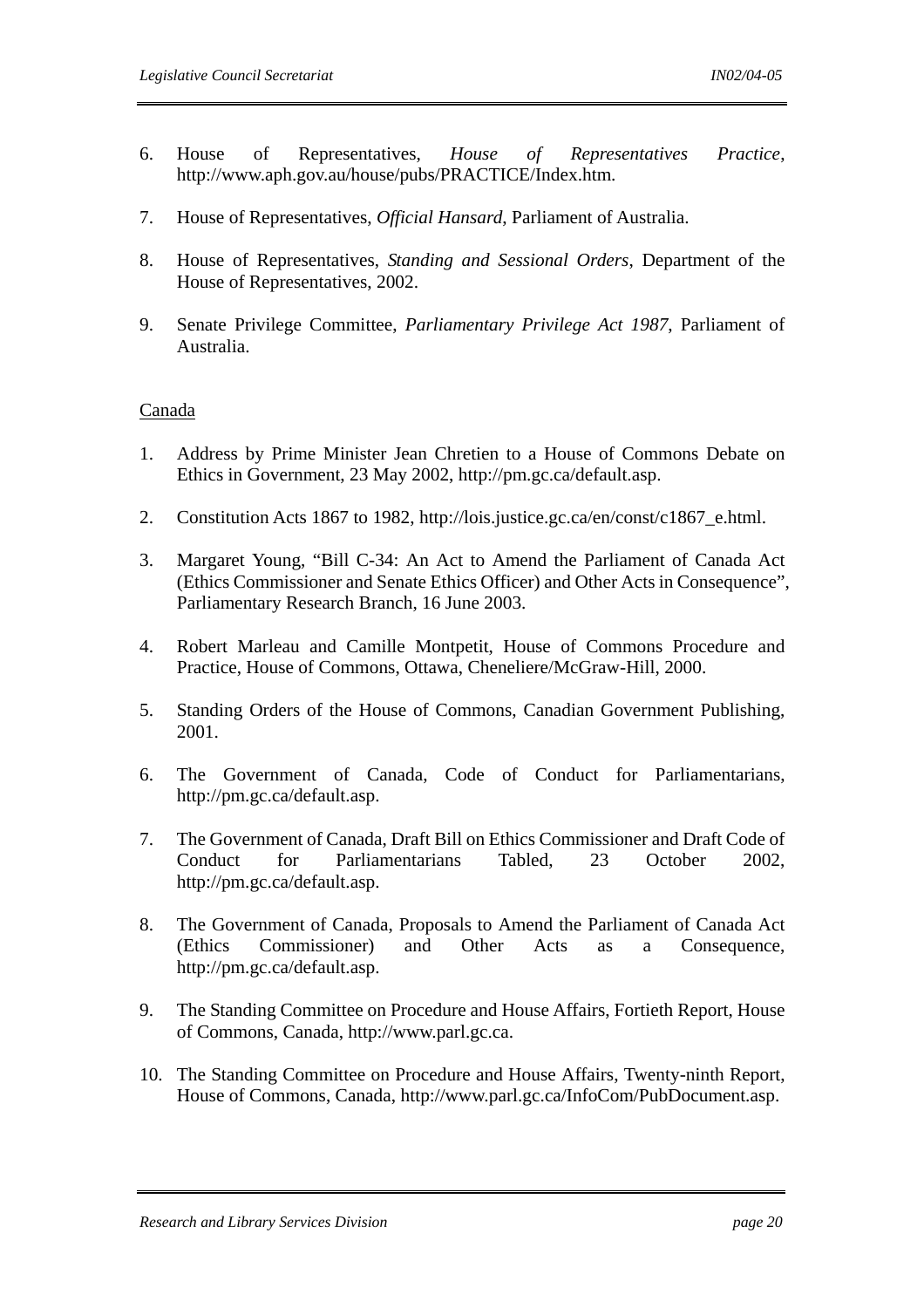# **Appendix II**

# **Advisory Guidelines on Matters of Ethics in relation to the conduct of Members of the Legislative Council of the Hong Kong Special Administrative Region in their capacity as such**

*(Issued by the Committee on Members' Interests under Rule 73(1)(d) of the Rules of Procedure of the Legislative Council)*

# **I. General Standards**

- (1) (a) A Member should ensure that his conduct must not be such as to bring discredit upon the Legislative Council ("the Council").
	- (b) A Member should conduct himself in such a way as not to place himself in a position which may be contrary to the generally assumed standard of conduct expected of a Member of the Council. When deciding whether to engage in activities of a commercial nature such as advertisement activities, Members should accord due consideration as to whether the nature and contents of such activities might be regarded as not in keeping with the position or prestige of a Member of the Council and thereby bringing discredit upon the Council.
- (2) A Member should adhere to the spirit and the letter of any rules or regulations made by the Council, its committees or subcommittees, or the President for the regulation of the practice and procedure of the Council, its committees and subcommittees, or Members' behaviour in their conduct of the business of the Council.

## **II. Specific Standards**

- (3) In accordance with Rules 83A,  $84(1)$  and  $84(1A)$ 
	- (a) In the Council or in any committee or subcommittee, a Member shall not move any motion or amendment relating to a matter in which he has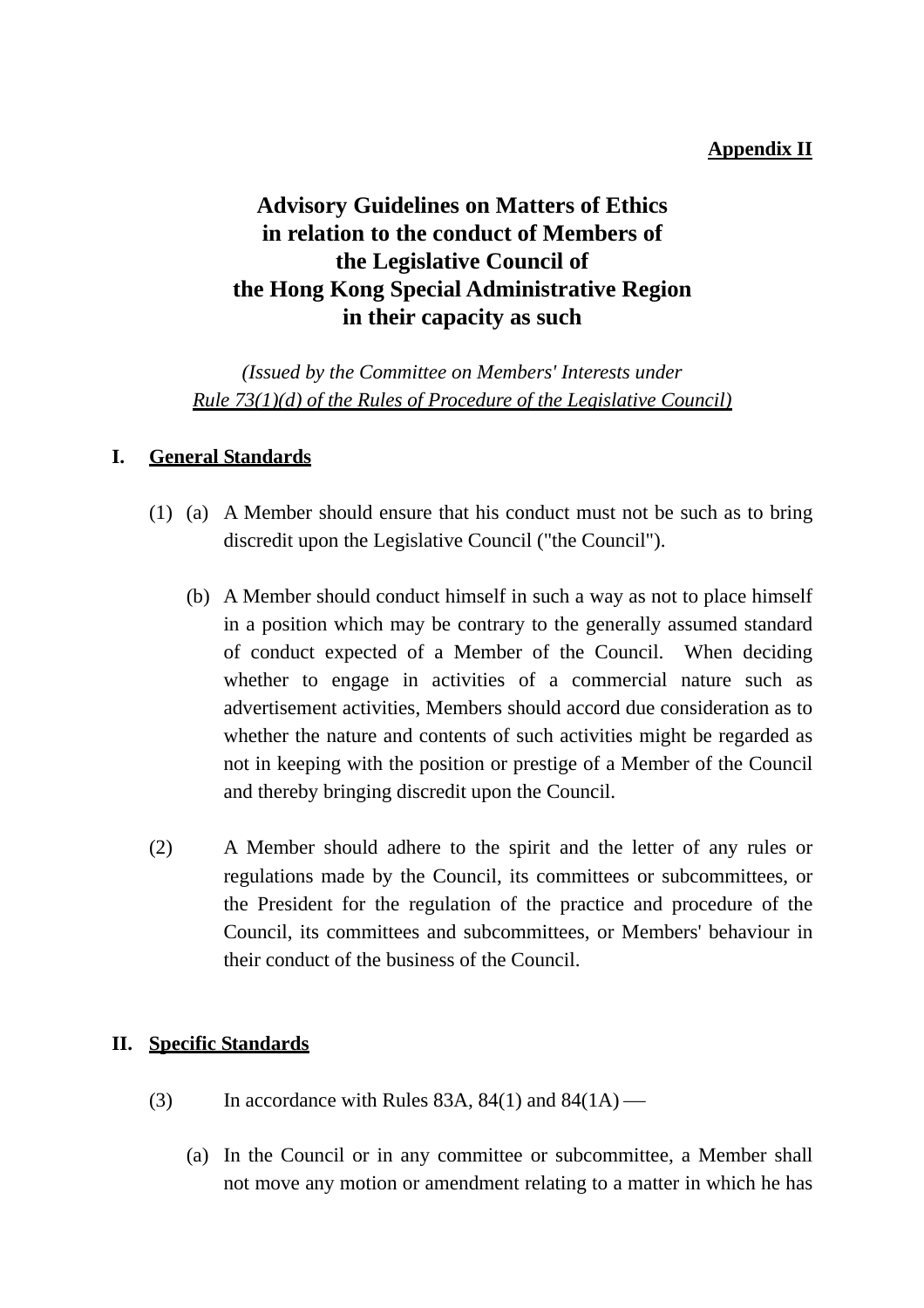a pecuniary interest, whether direct or indirect, or speak on any such matter, except where he discloses the nature of that interest.

- (b) In the Council or in any committee or subcommittee, a Member shall not vote upon any question in which he has a direct pecuniary interest except where his interest is in common with the rest of the population of Hong Kong or a sector thereof or his vote is given on a matter of Government policy.
- (c) In the Council or a committee of the whole Council, a Member shall withdraw when a vote is taken on a question in which he has a direct pecuniary interest except where his interest is in common with the rest of the population of Hong Kong or a sector thereof or his vote is given on a matter of Government policy.
- (4) In accordance with Rule 83 and guidance notes issued by the Committee on Members' Interests, a Member shall register particulars of registrable interests listed below:—
	- (a) remunerated directorships of companies, public or private;
	- (b) remunerated employments, offices, trades, professions or vocations;
	- (c) the names of clients when the interests referred to above include personal services by the Member which arise out of or are related in any manner to his membership of the Council;
	- (d) (i) all donations, as a candidate in the Legislative Council election in which the Member was elected as a Member of the Council, received by the Member or any person on his behalf for the purpose of meeting the Member's election expenses in the election; or
		- (ii) financial sponsorships, as a Member of the Council, by any person or organization, stating whether any such sponsorships include any payment or any material benefit or advantage to the Member or his spouse, whether direct or indirect;
	- (e) overseas visits made by the Member or his spouse relating to or arising